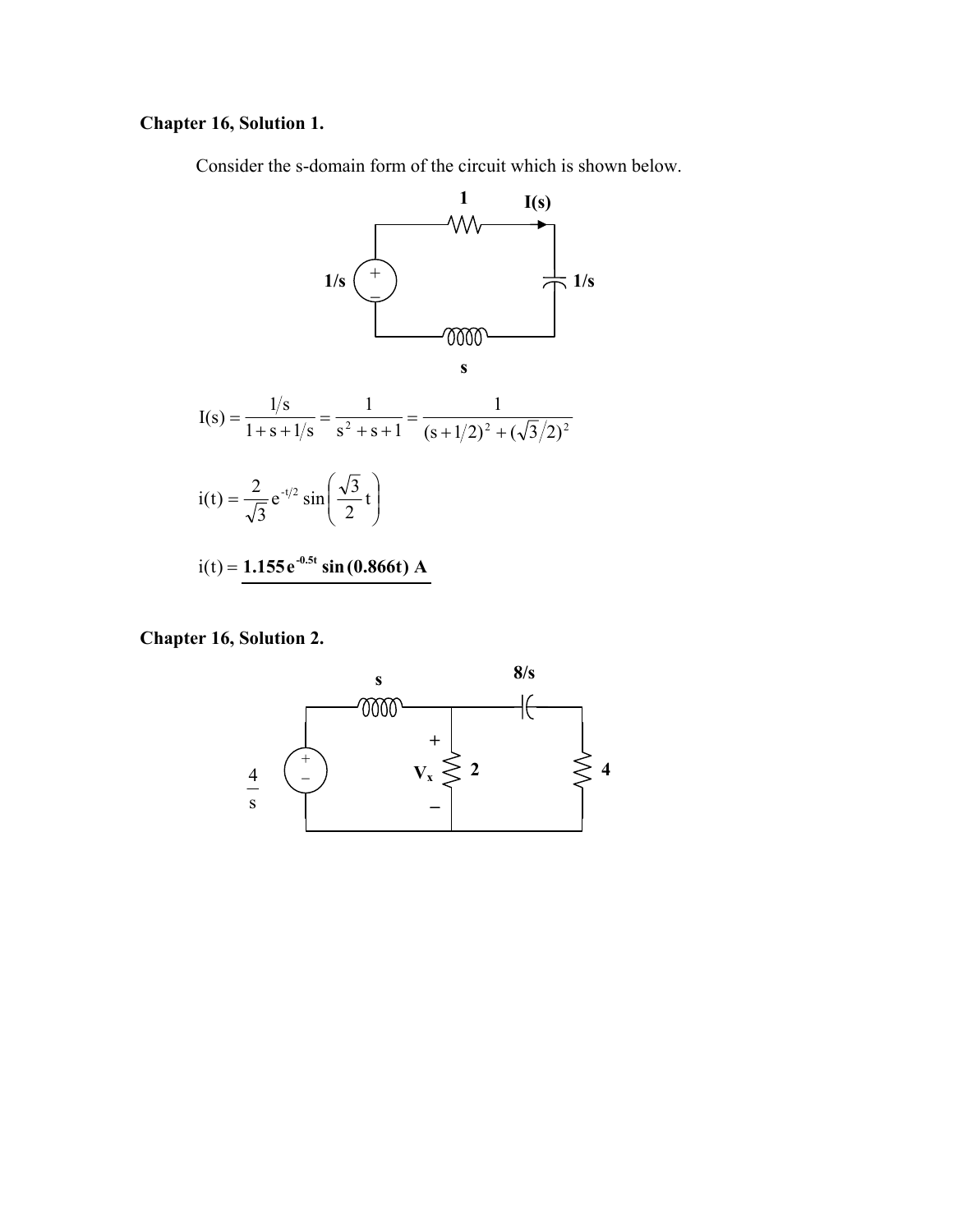$$
\frac{V_x - \frac{4}{s}}{s} + \frac{V_x - 0}{2} + \frac{V_x - 0}{4 + \frac{8}{s}} = 0
$$
  

$$
V_x (4s + 8) - \frac{(16s + 32)}{s} + (2s^2 + 4s)V_x + s^2V_x = 0
$$
  

$$
V_x (3s^2 + 8s + 8) = \frac{16s + 32}{s}
$$
  

$$
V_x = -16 \frac{s + 2}{s(3s^2 + 8s + 8)} = -16 \left( \frac{0.25}{s} + \frac{-0.125}{s + \frac{4}{3} + j\frac{\sqrt{8}}{3}} + \frac{-0.125}{s + \frac{4}{3} - j\frac{\sqrt{8}}{3}} \right)
$$
  

$$
v_x = \frac{(-4 + 2e^{-(1.3333 + j0.9428)t} + 2e^{-(1.3333 - j0.9428)t})u(t)V}{s + 4u(t) - e^{-4t/3} \cos\left(\frac{2\sqrt{2}}{3}t\right) - \frac{6}{\sqrt{2}}e^{-4t/3} \sin\left(\frac{2\sqrt{2}}{3}t\right)V
$$

**Chapter 16, Solution 3.** 



Current division leads to:

$$
V_o = \frac{1}{8} \frac{5}{s} \left( \frac{\frac{1}{2}}{\frac{1}{2} + \frac{1}{8} + s} \right) = \frac{5}{10 + 16s} = \frac{5}{16(s + 0.625)}
$$

$$
v_o(t) = \frac{0.3125 \left(1 - e^{-0.625t}\right) u(t) V}{s}
$$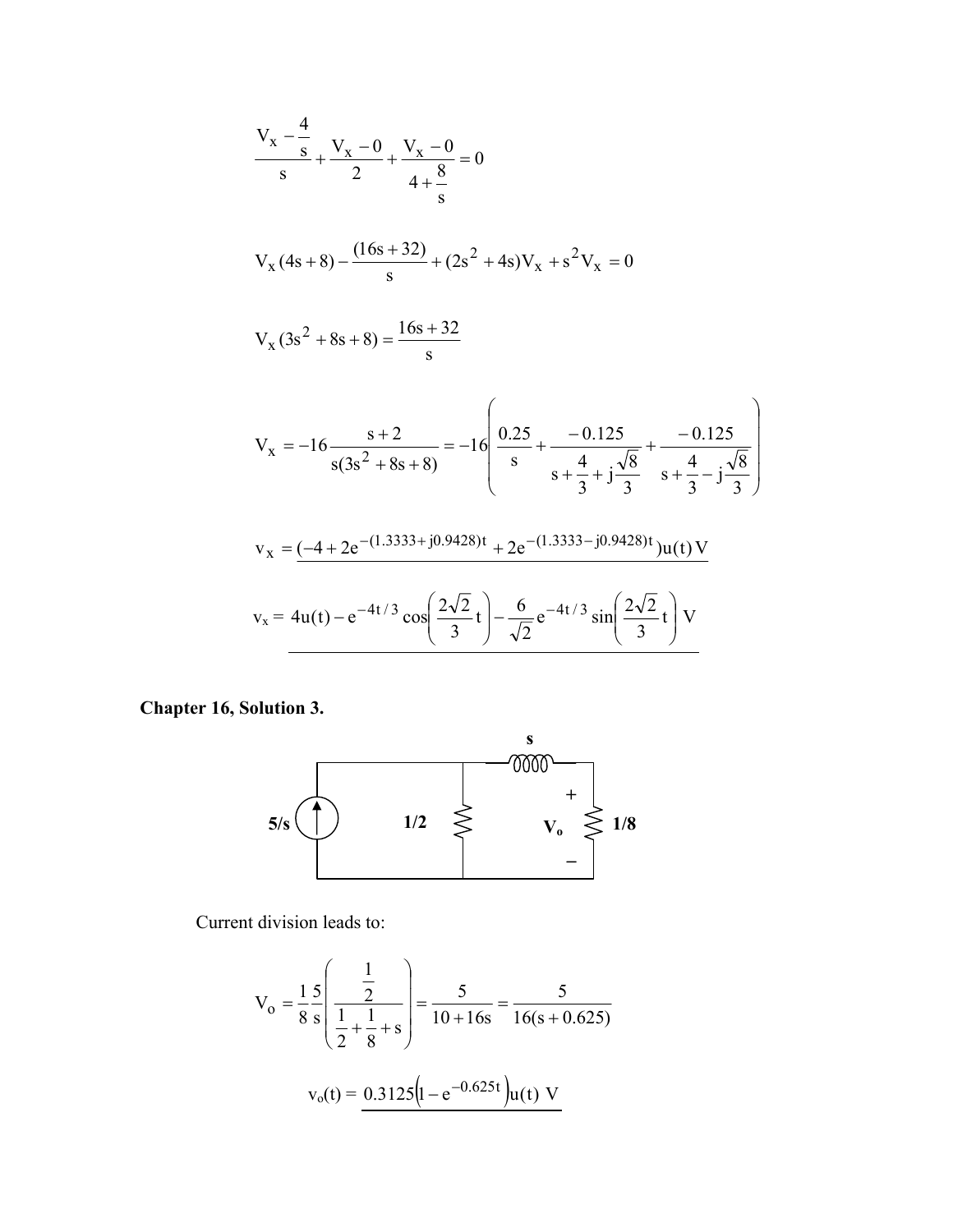### **Chapter 16, Solution 4.**

The s-domain form of the circuit is shown below.



Using voltage division,

$$
V_o(s) = \frac{10/s}{s + 6 + 10/s} \left(\frac{1}{s + 1}\right) = \frac{10}{s^2 + 6s + 10} \left(\frac{1}{s + 1}\right)
$$
  
\n
$$
V_o(s) = \frac{10}{(s + 1)(s^2 + 6s + 10)} = \frac{A}{s + 1} + \frac{Bs + C}{s^2 + 6s + 10}
$$
  
\n
$$
10 = A(s^2 + 6s + 10) + B(s^2 + s) + C(s + 1)
$$
  
\nEquating coefficients :  
\n
$$
s^2: 0 = A + B \longrightarrow B = -A
$$
  
\n
$$
s^1: 0 = 6A + B + C = 5A + C \longrightarrow C = -5A
$$
  
\n
$$
s^0: 10 = 10A + C = 5A \longrightarrow A = 2, B = -2, C = -10
$$
  
\n
$$
V_o(s) = \frac{2}{s + 1} - \frac{2s + 10}{s^2 + 6s + 10} = \frac{2}{s + 1} - \frac{2(s + 3)}{(s + 3)^2 + 1^2} - \frac{4}{(s + 3)^2 + 1^2}
$$

$$
v_0(t) = 2e^{-t} - 2e^{-3t}\cos(t) - 4e^{-3t}\sin(t)V
$$

**Chapter 16, Solution 5.** 

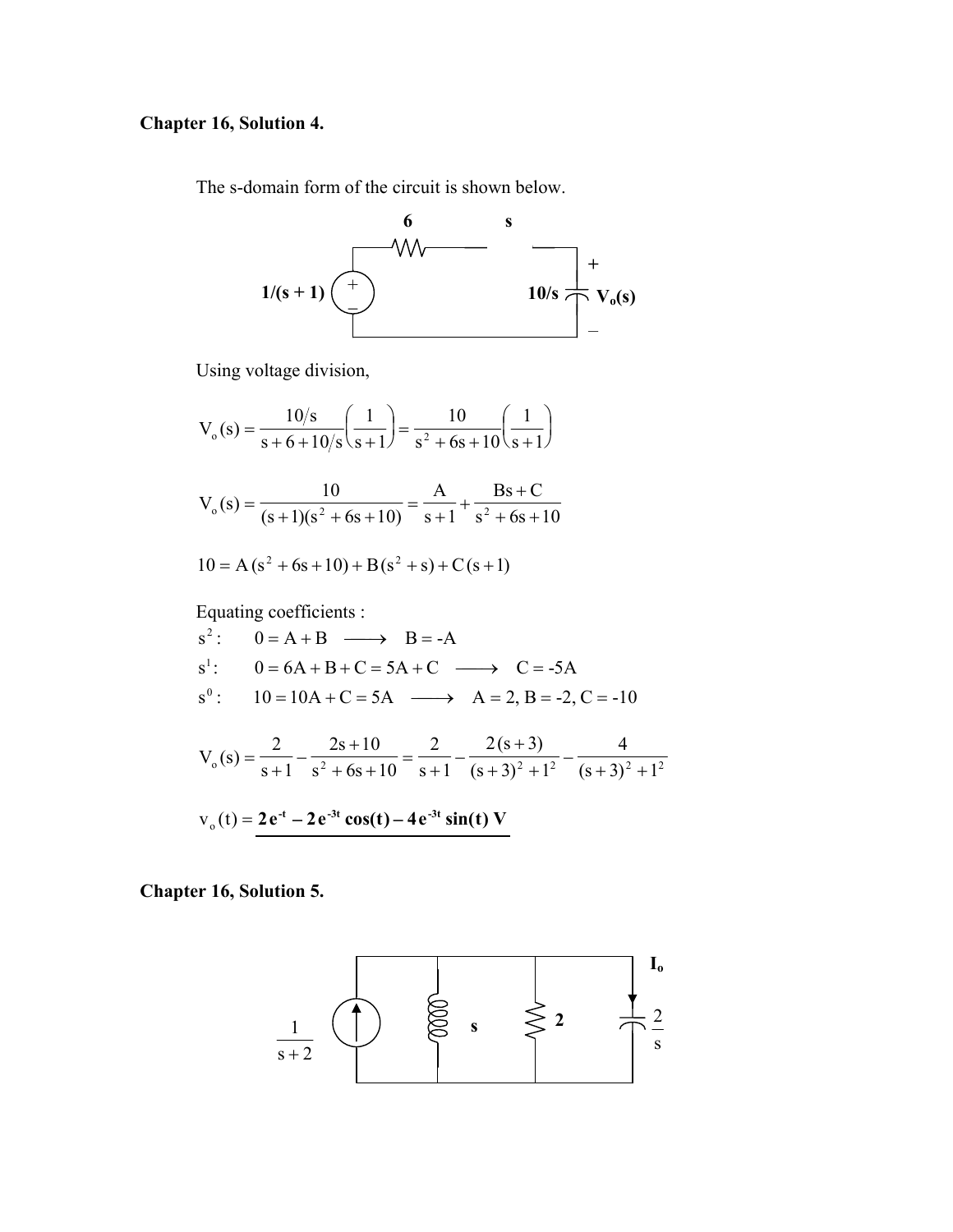$$
V = \frac{1}{s+2} \left( \frac{1}{\frac{1}{s} + \frac{1}{2} + \frac{s}{2}} \right) = \frac{1}{s+2} \left( \frac{2s}{s^2 + s + 2} \right) = \frac{2s}{(s+2)(s+0.5+j1.3229)(s+0.5-j1.3229)}
$$

$$
I_0 = \frac{Vs}{2} = \frac{s^2}{(s+2)(s+0.5+j1.3229)(s+0.5-j1.3229)}
$$
  
=  $\frac{1}{s+2} + \frac{(1.5-j1.3229)(-j2.646)}{s+0.5+j1.3229} + \frac{(1.5+j1.3229)(+j2.646)}{s+0.5-j1.3229}$   

$$
i_0(t) = (e^{-2t} + 0.3779e^{-90^\circ}e^{-t/2}e^{-j1.3229t} + 0.3779e^{90^\circ}e^{-t/2}e^{j1.3229t})u(t)A
$$

 $\overline{\text{or}}$ 

$$
= (e^{-2t} - 0.7559 \sin 1.3229t)u(t) A
$$

Chapter 16, Solution 6.



Use current division.

$$
I_0 = \frac{s+2}{s+2+ \frac{10}{s}} \frac{5}{s+2} = \frac{5s}{s^2+2s+10} = \frac{5(s+1)}{(s+1)^2+3^2} - \frac{5}{(s+1)^2+3^2}
$$

 $i_0(t) = 5e^{-t} \cos 3t - \frac{5}{3}e^{-t} \sin 3t$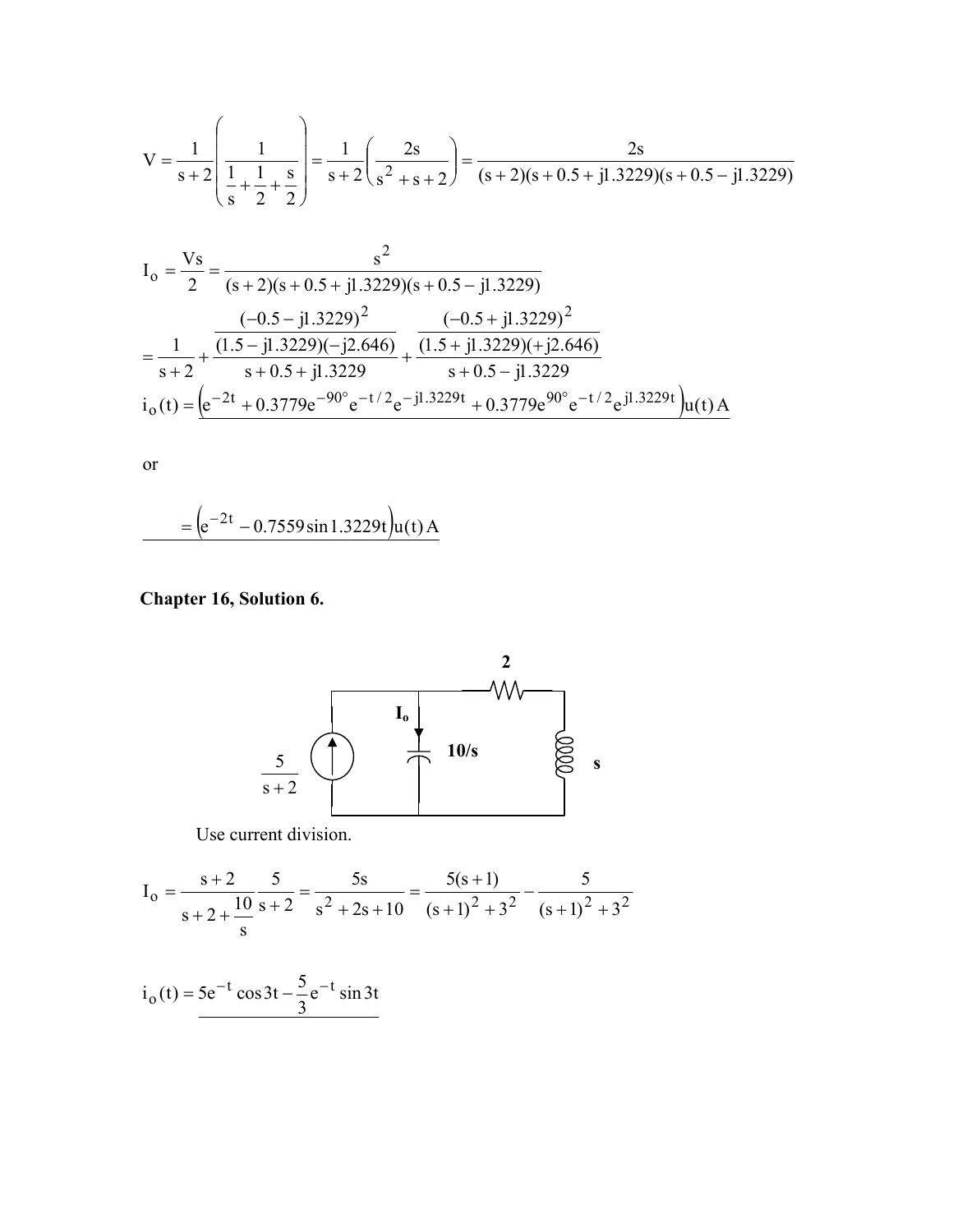#### **Chapter 16, Solution 7.**

The s-domain version of the circuit is shown below.



 $i_x(t) = \left[6 - 4e^{-0.5t} \cos 0.866t\right] u(t) A$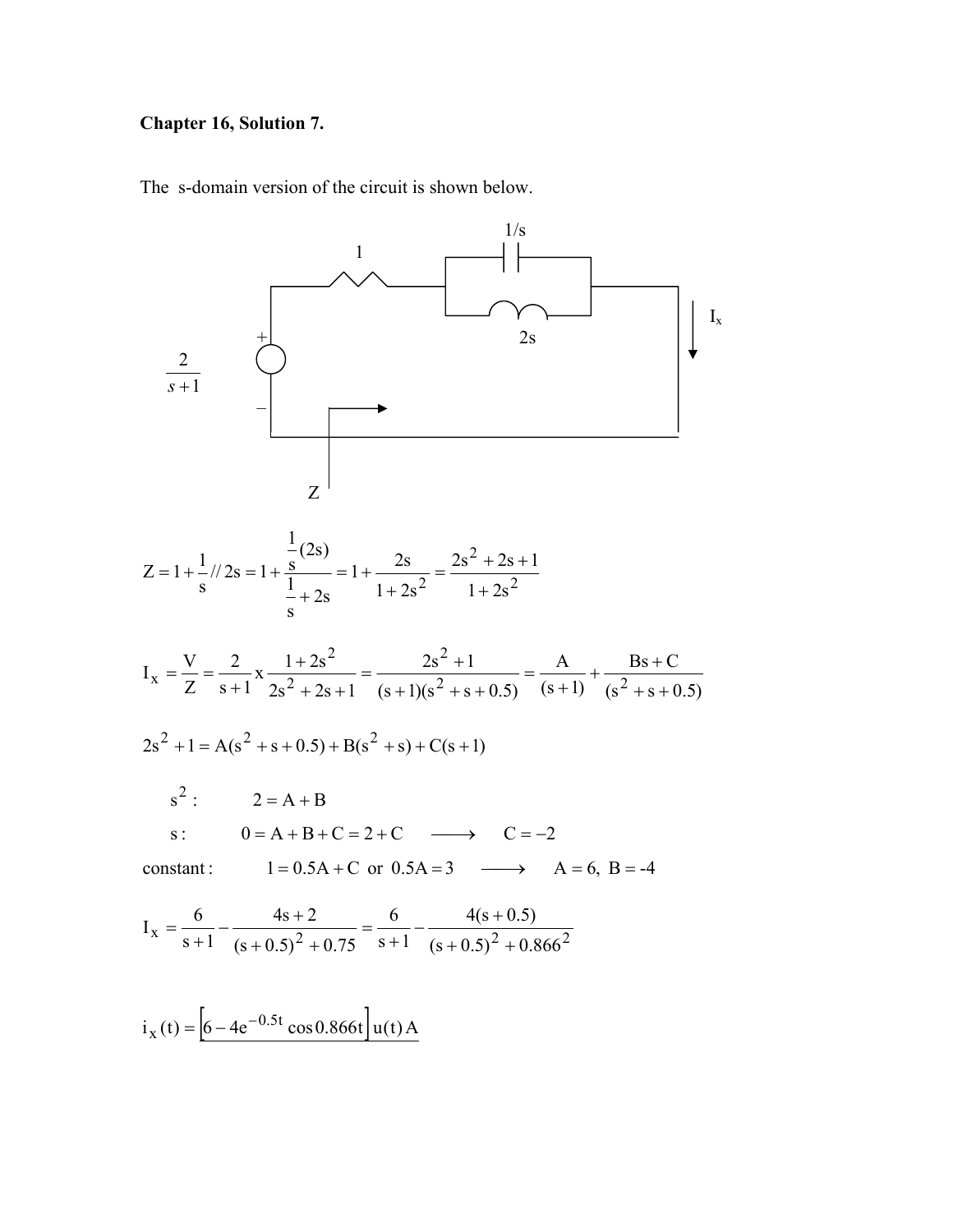## **Chapter 16, Solution 8.**

(a) 
$$
Z = \frac{1}{s} + \frac{1}{1 + 2s} = \frac{1}{s} + \frac{(1+2s)}{2+2s} = \frac{s^2 + 1.5s + 1}{s(s+1)}
$$
  
\n(b)  $\frac{1}{Z} = \frac{1}{2} + \frac{1}{s} + \frac{1}{1 + \frac{1}{s}} = \frac{3s^2 + 3s + 2}{2s(s+1)}$   
\n $Z = \frac{2s(s+1)}{3s^2 + 3s + 2}$ 

### **Chapter 16, Solution 9.**

(a) The s-domain form of the circuit is shown in Fig. (a).

$$
Z_{\text{in}} = 2 \| (s + 1/s) = \frac{2(s + 1/s)}{2 + s + 1/s} = \frac{2(s^2 + 1)}{s^2 + 2s + 1}
$$





$$
2 || (1 + 2/s) = \frac{2(1 + 2/s)}{3 + 2/s} = \frac{2(s + 2)}{3s + 2}
$$

$$
1 + 2 || (1 + 2/s) = \frac{5s + 6}{3s + 2}
$$

$$
Z_{in} = s || \left(\frac{5s + 6}{3s + 2}\right) = \frac{s \cdot \left(\frac{5s + 6}{3s + 2}\right)}{s + \left(\frac{5s + 6}{3s + 2}\right)} = \frac{s(5s + 6)}{3s^2 + 7s + 6}
$$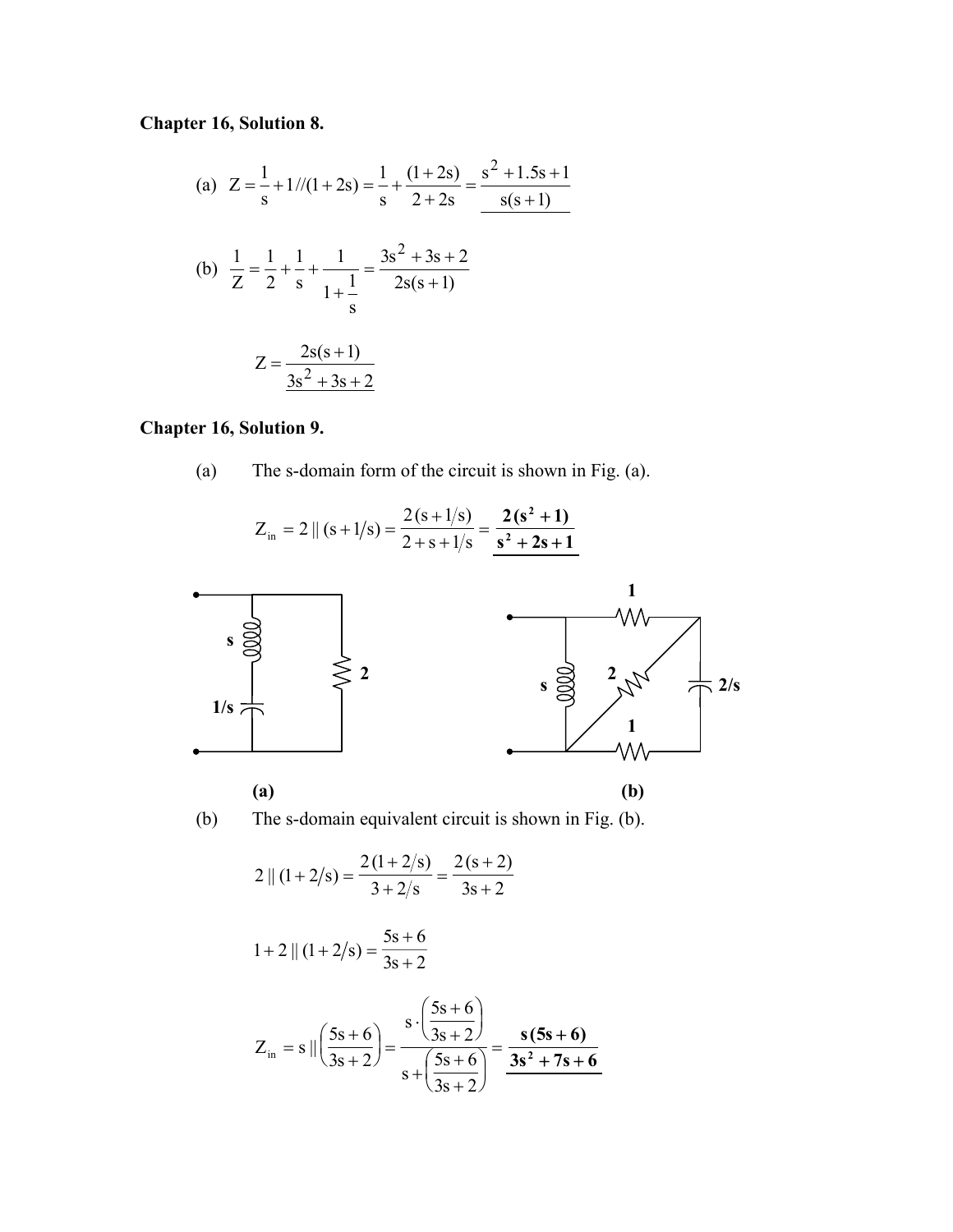### **Chapter 16, Solution 10.**

To find  $Z_{\text{Th}}$ , consider the circuit below.



Applying KCL gives

 $1+2V_o = \frac{V_x}{2+1/s}$  $+ 2V_0 =$ 

But 
$$
V_0 = \frac{2}{2 + 1/s} V_x
$$
. Hence  
\n
$$
1 + \frac{4V_x}{2 + 1/s} = \frac{V_x}{2 + 1/s} \longrightarrow V_x = -\frac{(2s + 1)}{3s}
$$
\n
$$
Z_{\text{Th}} = \frac{V_x}{1} = -\frac{(2s + 1)}{3s}
$$

To find  $V_{Th}$ , consider the circuit below.



Applying KCL gives

$$
\frac{2}{s+1} + 2V_0 = \frac{V_0}{2} \qquad \longrightarrow \qquad V_0 = -\frac{4}{3(s+1)}
$$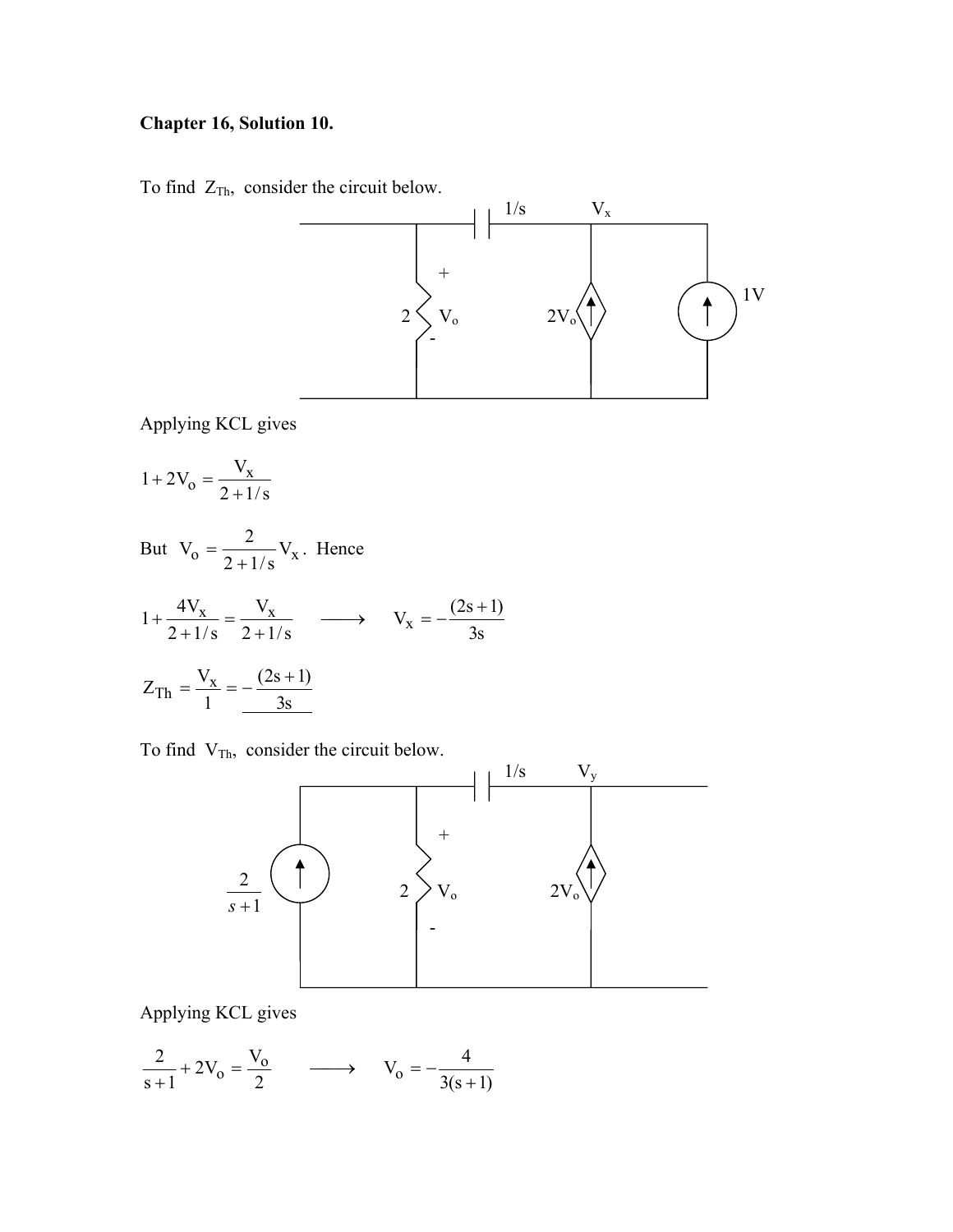But 
$$
-V_y + 2V_o \cdot \frac{1}{s} + V_o = 0
$$
  
 $V_{Th} = V_y = V_o(1 + \frac{2}{s}) = -\frac{4}{3(s+1)} \left(\frac{s+2}{s}\right) = \frac{-4(s+2)}{3s(s+1)}$ 

# Chapter 16, Solution 11.

The s-domain form of the circuit is shown below.



Write the mesh equations.

$$
\frac{1}{s} = \left(2 + \frac{4}{s}\right)I_1 - 2I_2
$$
\n
$$
\frac{-4}{s+2} = -2I_1 + (s+2)I_2
$$
\n(1)

Put equations  $(1)$  and  $(2)$  into matrix form.

$$
\begin{bmatrix} 1/s \\ -4/(s+2) \end{bmatrix} = \begin{bmatrix} 2+4/s & -2 \\ -2 & s+2 \end{bmatrix} \begin{bmatrix} I_1 \\ I_2 \end{bmatrix}
$$
  
\n
$$
\Delta = \frac{2}{s}(s^2 + 2s + 4), \quad \Delta_1 = \frac{s^2 - 4s + 4}{s(s+2)}, \quad \Delta_2 = \frac{-6}{s}
$$
  
\n
$$
I_1 = \frac{\Delta_1}{\Delta} = \frac{1/2 \cdot (s^2 - 4s + 4)}{(s+2)(s^2 + 2s + 4)} = \frac{A}{s+2} + \frac{Bs + C}{s^2 + 2s + 4}
$$
  
\n
$$
1/2 \cdot (s^2 - 4s + 4) = A(s^2 + 2s + 4) + B(s^2 + 2s) + C(s+2)
$$
  
\nEquating coefficients:

Equating coefficients :

s<sup>2</sup>: 
$$
1/2 = A + B
$$
  
s<sup>1</sup>:  $-2 = 2A + 2B + C$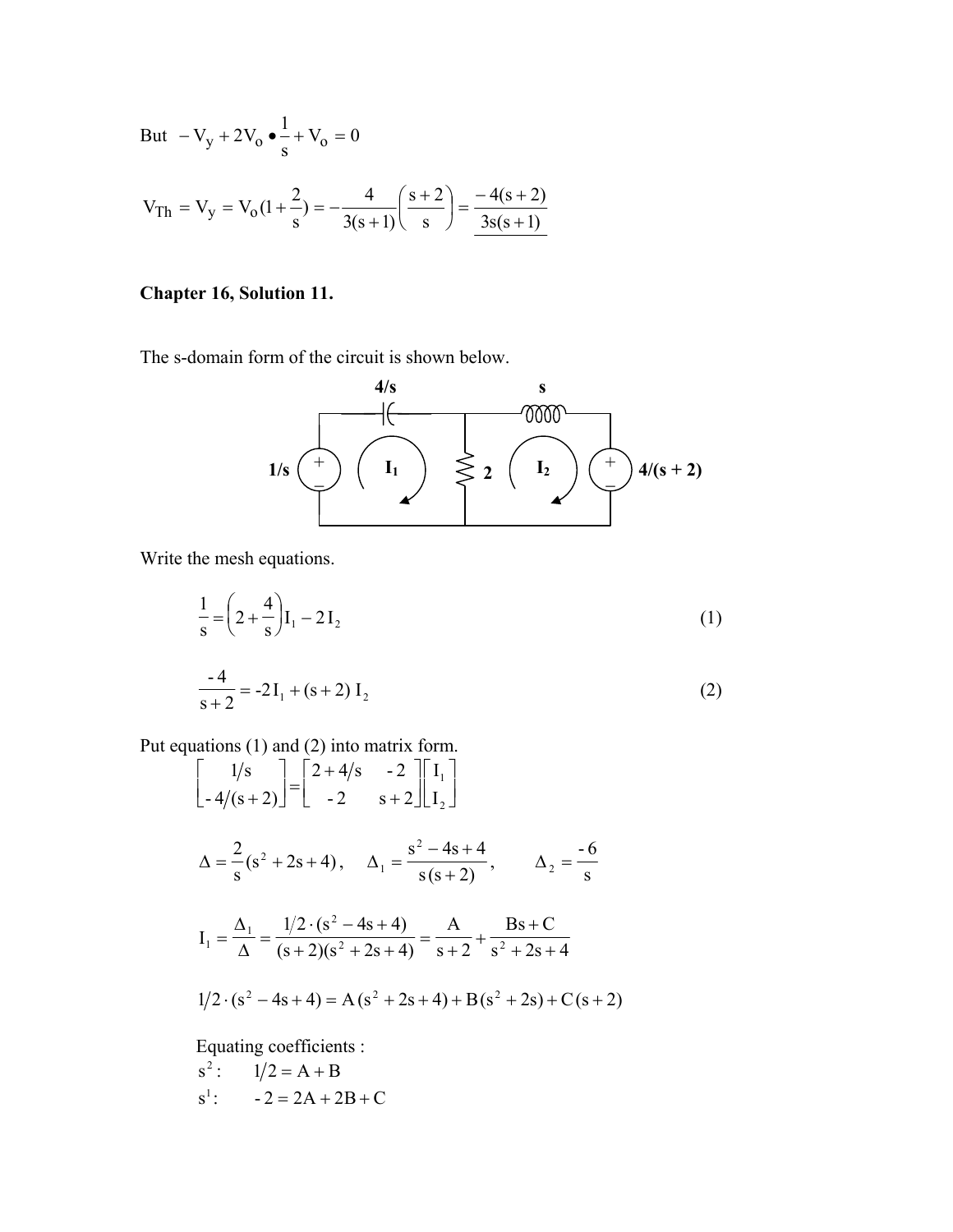$S^0$ :  $2 = 4A + 2C$ 

Solving these equations leads to  $A = 2$ ,  $B = -3/2$ ,  $C = -3$ 

$$
I_1 = \frac{2}{s+2} + \frac{-3/2s - 3}{(s+1)^2 + (\sqrt{3})^2}
$$
  
\n
$$
I_1 = \frac{2}{s+2} + \frac{-3}{2} \cdot \frac{(s+1)}{(s+1)^2 + (\sqrt{3})^2} + \frac{-3}{2\sqrt{3}} \cdot \frac{\sqrt{3}}{(s+1)^2 + (\sqrt{3})^2}
$$
  
\n
$$
i_1(t) = \frac{2e^{2t} - 1.5e^{t} \cos(1.732t) - 0.866 \sin(1.732t) \cdot \ln(t) \cdot A}{2 \cdot 2 \cdot 3^2} = \frac{-6}{s} \cdot \frac{s}{2(s^2 + 2s + 4)} = \frac{-3}{(s+1)^2 + (\sqrt{3})^2}
$$
  
\n
$$
i_2(t) = \frac{-3}{\sqrt{3}} e^{-t} \sin(\sqrt{3}t) = -1.732e^{t} \sin(1.732t) \cdot u(t) \cdot A
$$

#### **Chapter 16, Solution 12.**

We apply nodal analysis to the s-domain form of the circuit below.

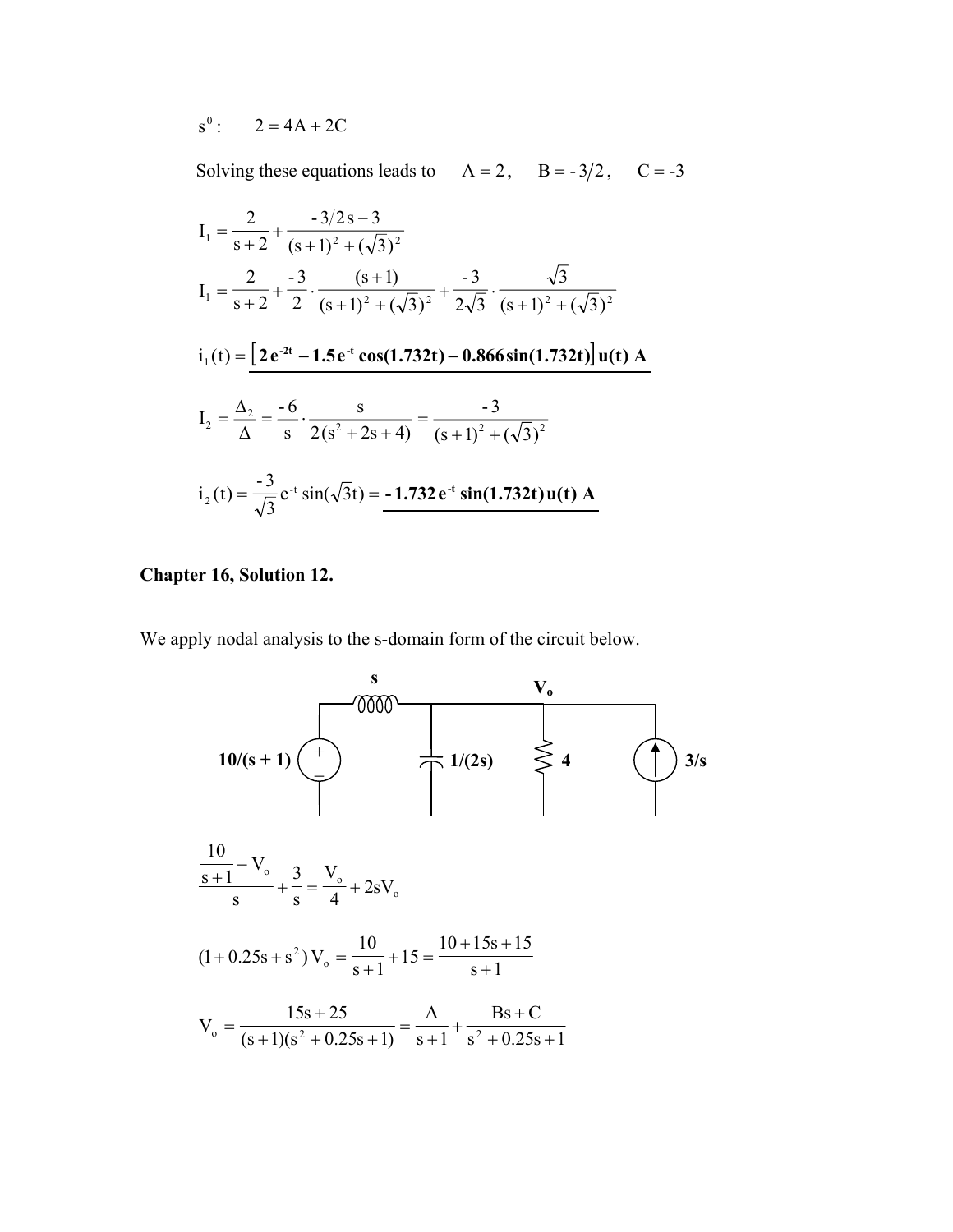$$
A = (s+1) V_0 |_{s=-1} = \frac{40}{7}
$$

$$
15s + 25 = A(s2 + 0.25s + 1) + B(s2 + s) + C(s + 1)
$$

Equating coefficients :

| $s^2$ : $0 = A + B \longrightarrow B = -A$ |
|--------------------------------------------|
| $s^1$ : $15 = 0.25A + B + C = -0.75A + C$  |
| $s^{0}$ : $25 = A + C$                     |

 $A = 40/7$ ,  $B = -40/7$ ,  $C = 135/7$ 

$$
V_o = \frac{\frac{40}{7}}{s+1} + \frac{\frac{-40}{7}s + \frac{135}{7}}{\left(s+\frac{1}{2}\right)^2 + \frac{3}{4}} = \frac{40}{7}\frac{1}{s+1} - \frac{40}{7}\frac{s+\frac{1}{2}}{\left(s+\frac{1}{2}\right)^2 + \frac{3}{4}} + \left(\frac{155}{7}\cdot\frac{2}{\sqrt{3}}\right)\frac{\frac{\sqrt{3}}{2}}{\left(s+\frac{1}{2}\right)^2 + \frac{3}{4}}
$$
  

$$
V_o(t) = \frac{40}{7}e^{-t} - \frac{40}{7}e^{-t/2}\cos\left(\frac{\sqrt{3}}{2}t\right) + \frac{(155)(2)}{(7)(\sqrt{3})}e^{-t/2}\sin\left(\frac{\sqrt{3}}{2}t\right)
$$
  

$$
V_o(t) = 5.714e^{-t} - 5.714e^{-t/2}\cos(0.866t) + 25.57e^{-t/2}\sin(0.866t) V
$$

## Chapter 16, Solution 13.

Consider the following circuit.



Applying KCL at node o,

$$
\frac{1}{s+2} = \frac{V_o}{2s+1} + \frac{V_o}{2+1/s} = \frac{s+1}{2s+1}V_o
$$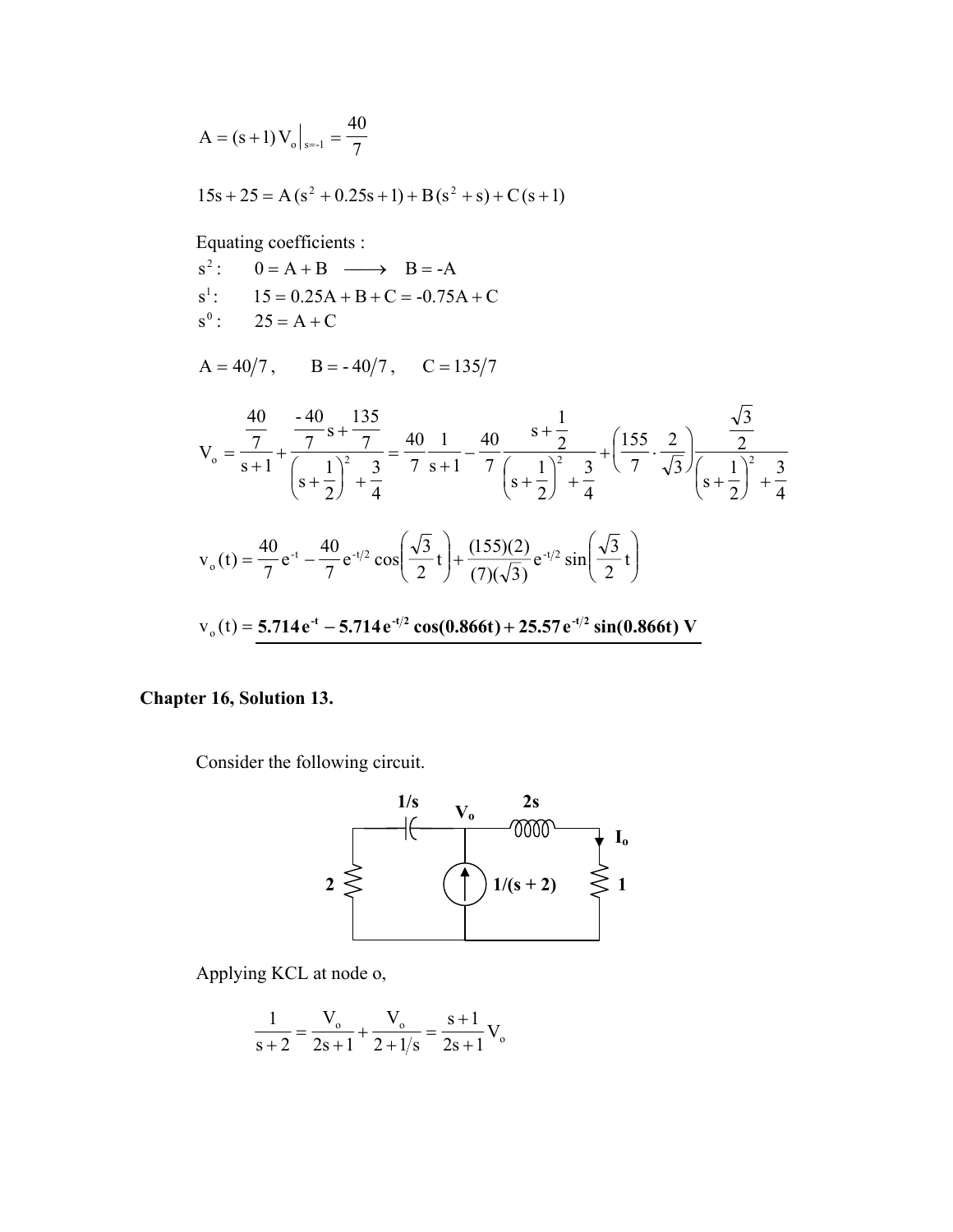$$
V_o = \frac{2s+1}{(s+1)(s+2)}
$$
  
\n
$$
I_o = \frac{V_o}{2s+1} = \frac{1}{(s+1)(s+2)} = \frac{A}{s+1} + \frac{B}{s+2}
$$
  
\n
$$
A = 1, \qquad B = -1
$$
  
\n
$$
I_o = \frac{1}{s+1} - \frac{1}{s+2}
$$
  
\n
$$
i_o(t) = (e^{-t} - e^{-2t})u(t) A
$$

#### **Chapter 16, Solution 14.**

We first find the initial conditions from the circuit in Fig. (a).



 $i_o(0^-) = 5$  A,  $v_c(0^-) = 0$  V

We now incorporate these conditions in the s-domain circuit as shown in Fig.(b).



At node o,

$$
\frac{V_o - 15/s}{1} + \frac{V_o}{2s} + \frac{5}{s} + \frac{V_o - 0}{4 + 4/s} = 0
$$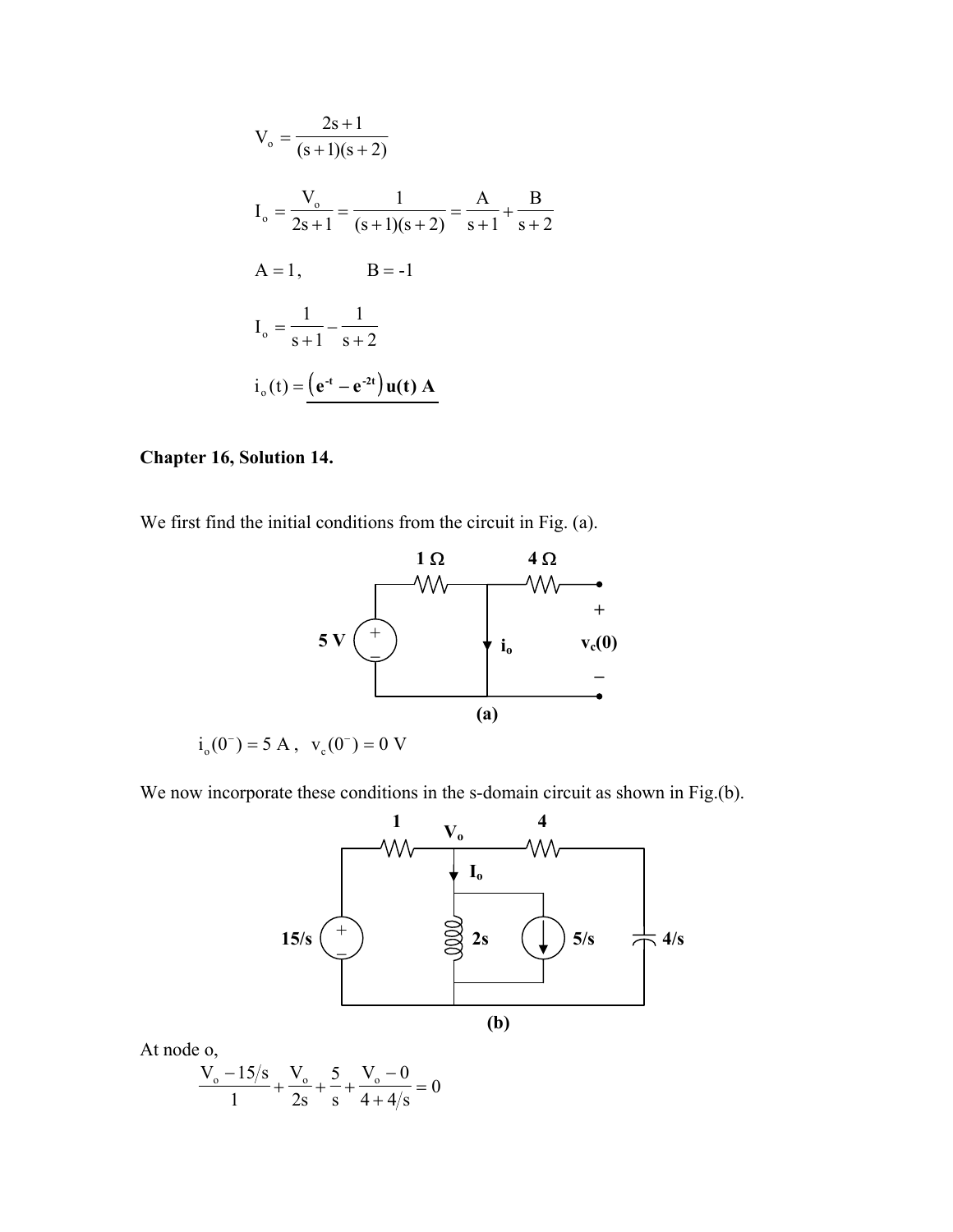$$
\frac{15}{s} - \frac{5}{s} = \left(1 + \frac{1}{2s} + \frac{s}{4(s+1)}\right) V_o
$$
  

$$
\frac{10}{s} = \frac{4s^2 + 4s + 2s + 2 + s^2}{4s(s+1)} V_o = \frac{5s^2 + 6s + 2}{4s(s+1)} V_o
$$
  

$$
V_o = \frac{40(s+1)}{5s^2 + 6s + 2}
$$
  

$$
I_o = \frac{V_o}{2s} + \frac{5}{s} = \frac{4(s+1)}{s(s^2 + 1.2s + 0.4)} + \frac{5}{s}
$$
  

$$
I_o = \frac{5}{s} + \frac{A}{s} + \frac{Bs + C}{s^2 + 1.2s + 0.4}
$$
  

$$
4(s+1) = A(s^2 + 1.2s + 0.4) + Bs^s + Cs
$$
  
Equating coefficients :  

$$
s^0: 4 = 0.4A \longrightarrow A = 10
$$
  

$$
s^1: 4 = 1.2A + C \longrightarrow C = -1.2A + 4 = -8
$$
  

$$
s^2: 0 = A + B \longrightarrow B = -A = -10
$$

$$
I_o = \frac{5}{s} + \frac{10}{s} - \frac{10s + 8}{s^2 + 1.2s + 0.4}
$$
  
\n
$$
I_o = \frac{15}{s} - \frac{10(s + 0.6)}{(s + 0.6)^2 + 0.2^2} - \frac{10(0.2)}{(s + 0.6)^2 + 0.2^2}
$$
  
\n
$$
i_o(t) = \boxed{15 - 10e^{-0.6t} \left(\cos(0.2t) - \sin(0.2t)\right) \cdot u(t) \cdot A}
$$

## Chapter 16, Solution 15.

First we need to transform the circuit into the s-domain.

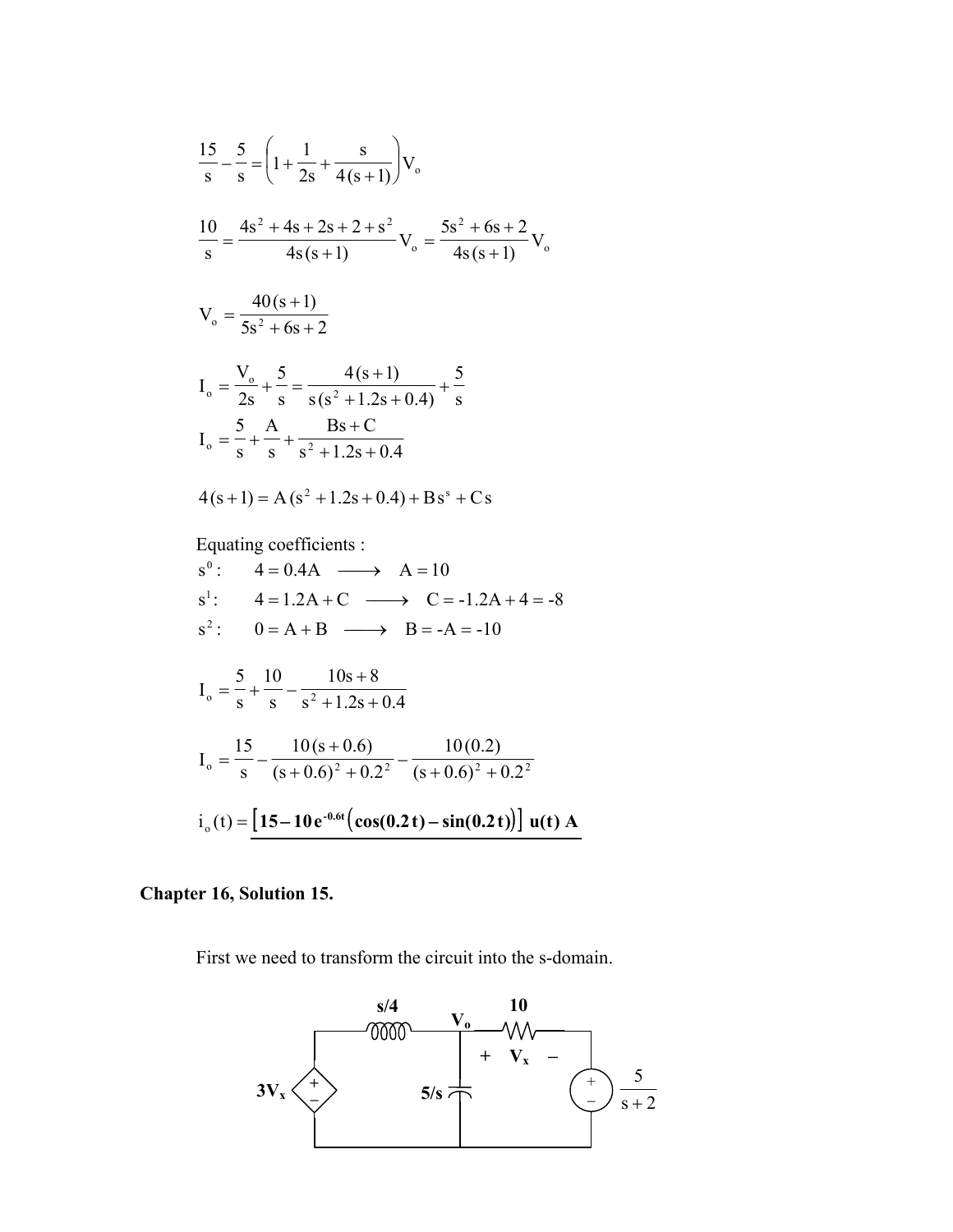$$
\frac{V_o - 3V_x}{s/4} + \frac{V_o - 0}{5/s} + \frac{V_o - \frac{5}{s+2}}{10} = 0
$$
  
40V<sub>o</sub> - 120V<sub>x</sub> + 2s<sup>2</sup>V<sub>o</sub> + sV<sub>o</sub> -  $\frac{5s}{s+2}$  = 0 = (2s<sup>2</sup> + s + 40)V<sub>o</sub> - 120V<sub>x</sub> -  $\frac{5s}{s+2}$ 

But, 
$$
V_x = V_o - \frac{5}{s+2} \rightarrow V_o = V_x + \frac{5}{s+2}
$$

We can now solve for  $V_x$ .

$$
(2s2 + s + 40) \left(Vx + \frac{5}{s+2}\right) - 120Vx - \frac{5s}{s+2} = 0
$$
  

$$
2(s2 + 0.5s - 40)Vx = -10 \frac{(s2 + 20)}{s+2}
$$

$$
V_x = -5 \frac{(s^2 + 20)}{(s+2)(s^2 + 0.5s - 40)}
$$

#### **Chapter 16, Solution 16.**

We first need to find the initial conditions. For  $t < 0$ , the circuit is shown in Fig. (a). To dc, the capacitor acts like an open circuit and the inductor acts like a short circuit.

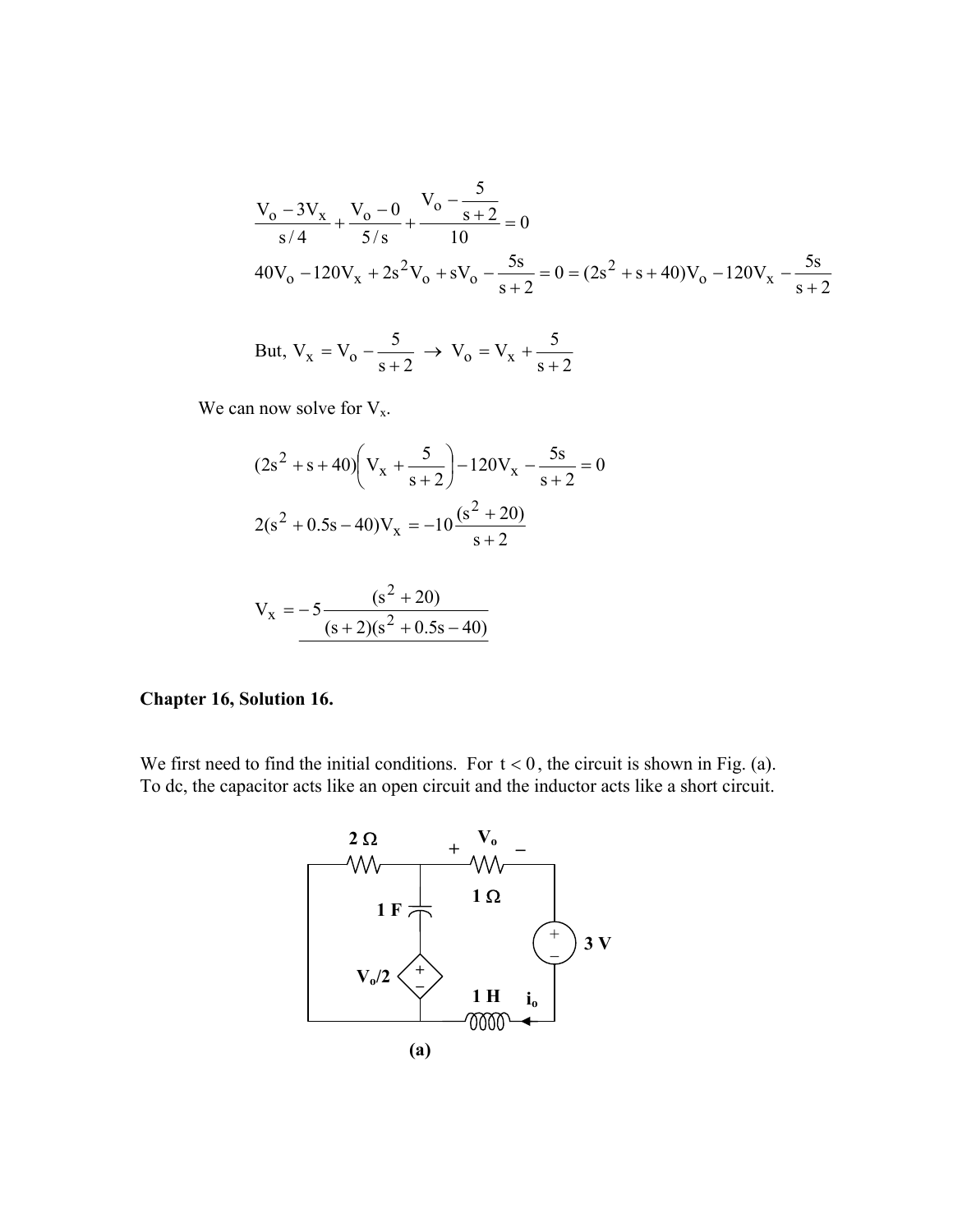Hence,

$$
i_L(0) = i_o = \frac{-3}{3} = -1 A
$$
,  $v_o = -1 V$   
 $v_c(0) = -(2)(-1) - \left(\frac{-1}{2}\right) = 2.5 V$ 

We now incorporate the initial conditions for  $t > 0$  as shown in Fig. (b).



For mesh 1,

$$
\frac{-5}{s+2} + \left(2 + \frac{1}{s}\right)I_1 - \frac{1}{s}I_2 + \frac{2.5}{s} + \frac{V_o}{2} = 0
$$

 $V_{o} = I_{o} = I_{2}$ But,

$$
\left(2 + \frac{1}{s}\right)I_1 + \left(\frac{1}{2} - \frac{1}{s}\right)I_2 = \frac{5}{s+2} - \frac{2.5}{s}
$$
 (1)

For mesh 2,

$$
\left(1+s+\frac{1}{s}\right)I_2 - \frac{1}{s}I_1 + 1 - \frac{V_o}{2} - \frac{2.5}{s} = 0
$$
  

$$
-\frac{1}{s}I_1 + \left(\frac{1}{2} + s + \frac{1}{s}\right)I_2 = \frac{2.5}{s} - 1
$$
 (2)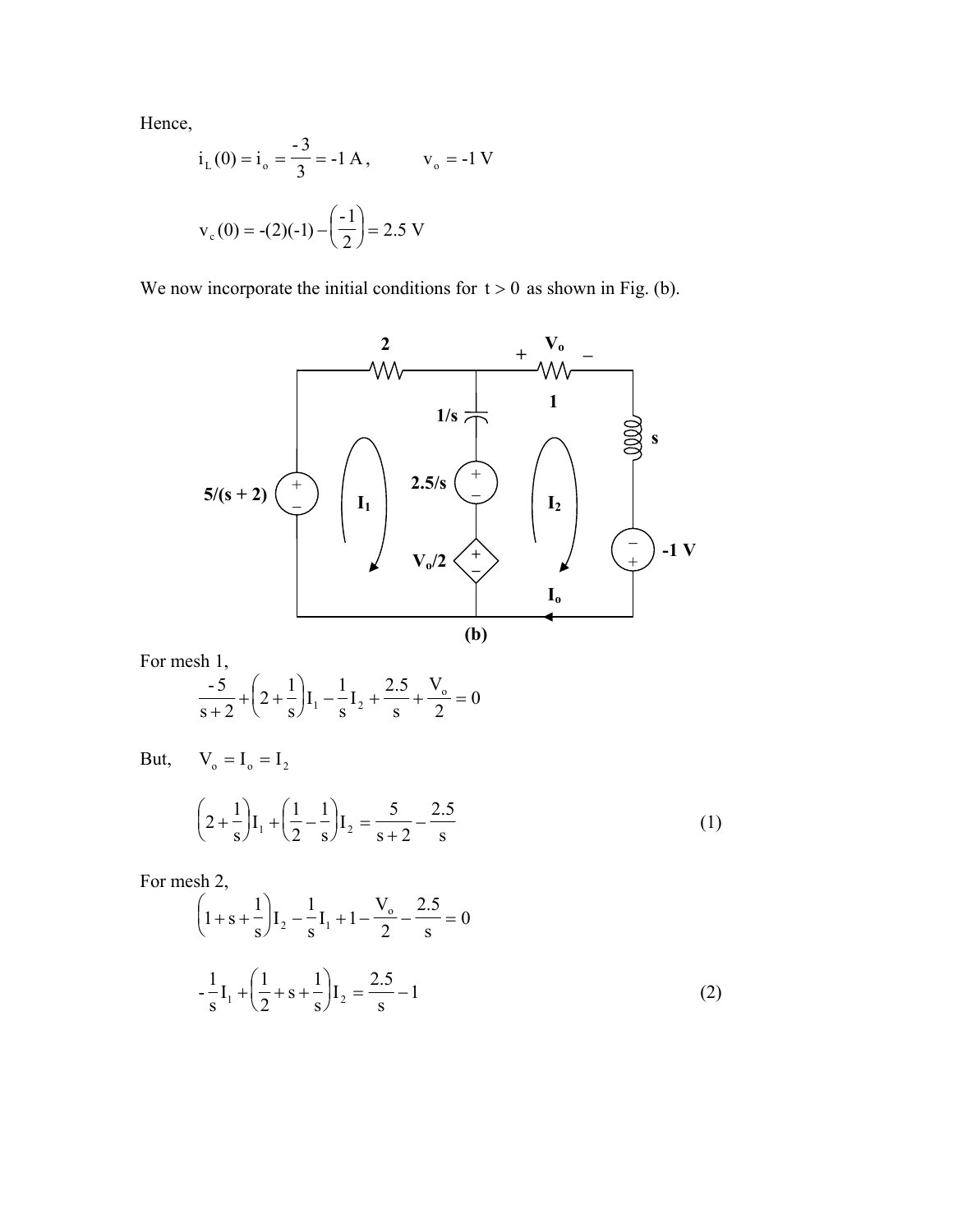Put  $(1)$  and  $(2)$  in matrix form.

 $\begin{bmatrix} 2+\frac{1}{s} & \frac{1}{2}-\frac{1}{s} \\ -\frac{1}{s} & \frac{1}{2}+s+\frac{1}{s} \end{bmatrix} \begin{bmatrix} I_1 \\ I_2 \end{bmatrix} = \begin{bmatrix} \frac{5}{s+2}-\frac{2.5}{s} \\ \frac{2.5}{s}-1 \end{bmatrix}$  $\Delta = 2s + 2 + \frac{3}{s},$   $\Delta_2 = -2 + \frac{4}{s} + \frac{5}{s(s+2)}$  $I_0 = I_2 = \frac{\Delta_2}{\Delta} = \frac{-2s^2 + 13}{(s+2)(2s^2 + 2s + 3)} = \frac{A}{s+2} + \frac{Bs + C}{2s^2 + 2s + 3}$  $-2s^{2} + 13 = A(2s^{2} + 2s + 3) + B(s^{2} + 2s) + C(s + 2)$ 

Equating coefficients :

 $s^2$ :  $-2 = 2A + B$  $s^1$ :  $0 = 2A + 2B + C$  $s^{0}$ : 13 = 3A + 2C

Solving these equations leads to  $A = 0.7143$ ,  $B = -3.429$ ,  $C = 5.429$ 

$$
I_o = \frac{0.7143}{s+2} - \frac{3.429s - 5.429}{2s^2 + 2s + 3} = \frac{0.7143}{s+2} - \frac{1.7145s - 2.714}{s^2 + s + 1.5}
$$
  
\n
$$
I_o = \frac{0.7143}{s+2} - \frac{1.7145(s+0.5)}{(s+0.5)^2 + 1.25} + \frac{(3.194)(\sqrt{1.25})}{(s+0.5)^2 + 1.25}
$$

$$
i_{o}(t) = [0.7143 e^{2t} - 1.7145 e^{-0.5t} \cos(1.25t) + 3.194 e^{-0.5t} \sin(1.25t)] u(t) A
$$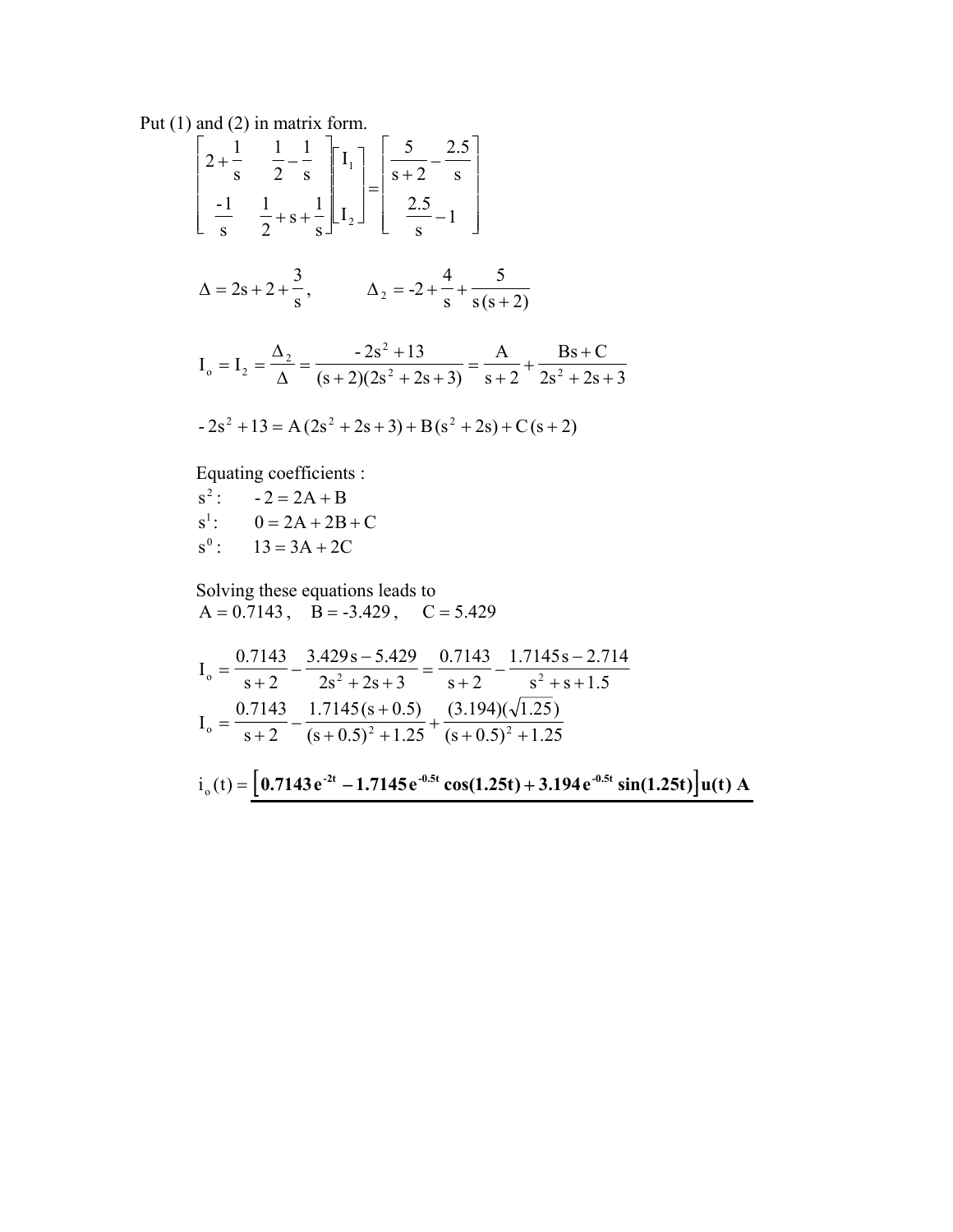### **Chapter 16, Solution 17.**

We apply mesh analysis to the s-domain form of the circuit as shown below.



For the supermesh,

$$
\left(1 + \frac{1}{s}\right)I_1 + (1+s)I_2 - \left(\frac{1}{s} + s\right)I_3 = 0
$$
\n(2)

But  $I_1 = I_2 - 4$  (3)

Substituting (3) into (1) and (2) leads to

$$
\left(2+s+\frac{1}{s}\right)I_2-\left(s+\frac{1}{s}\right)I_3=4\left(1+\frac{1}{s}\right)
$$
\n(4)

$$
-\left(s+\frac{1}{s}\right)I_2+\left(s+\frac{1}{s}\right)I_3=\frac{-4}{s}-\frac{2}{s+1}
$$
 (5)

Adding (4) and (5) gives

$$
2I_2 = 4 - \frac{2}{s+1}
$$

$$
I_2 = 2 - \frac{1}{s+1}
$$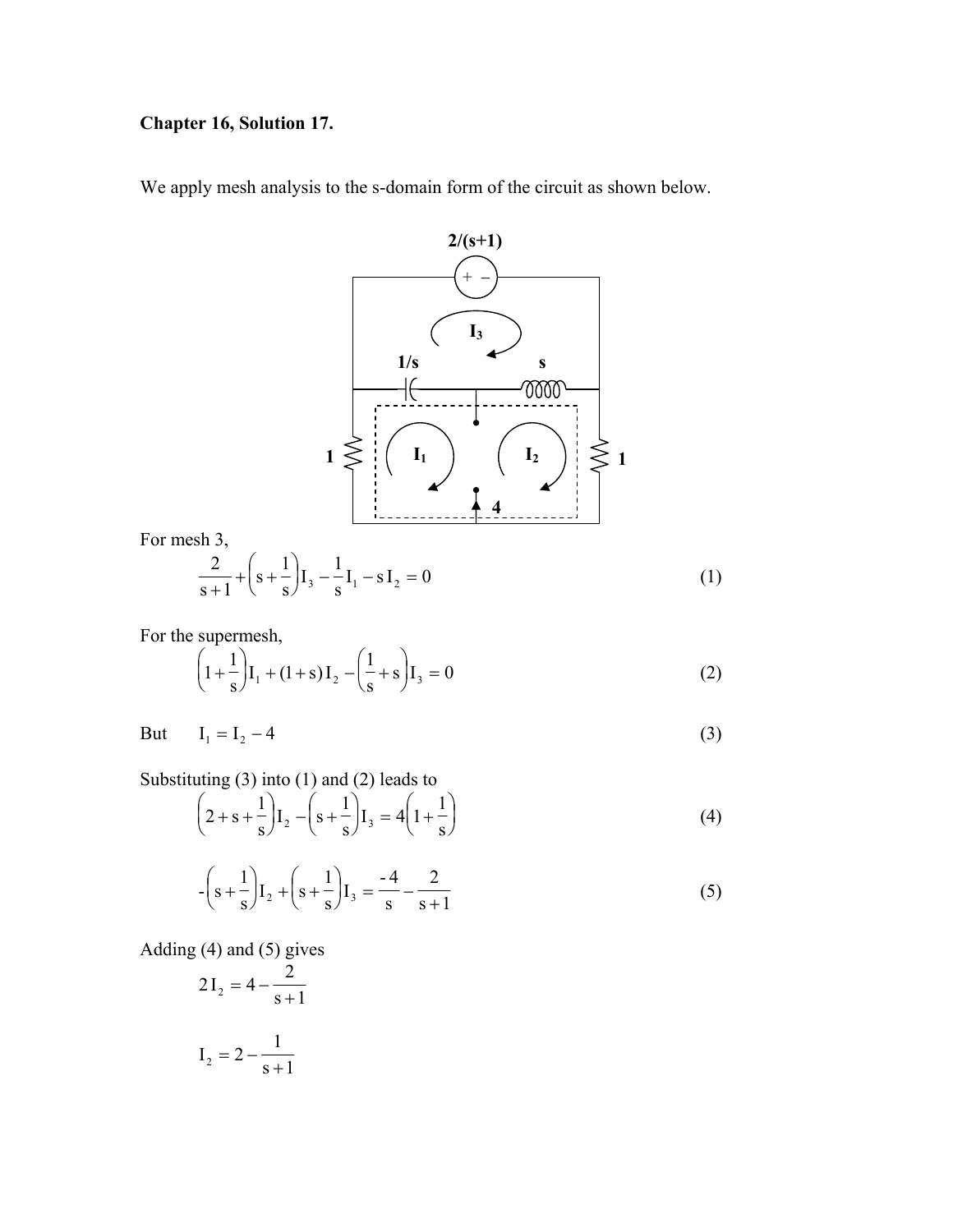$$
i_0(t) = i_2(t) = (2 - e^{-t})u(t) A
$$

#### **Chapter 16, Solution 18.**

$$
v_s(t) = 3u(t) - 3u(t-1)
$$
 or  $V_s = \frac{3}{s} - \frac{e^{-s}}{s} = \frac{3}{s}(1 - e^{-s})$ 



#### **Chapter 16, Solution 19.**

We incorporate the initial conditions in the s-domain circuit as shown below.

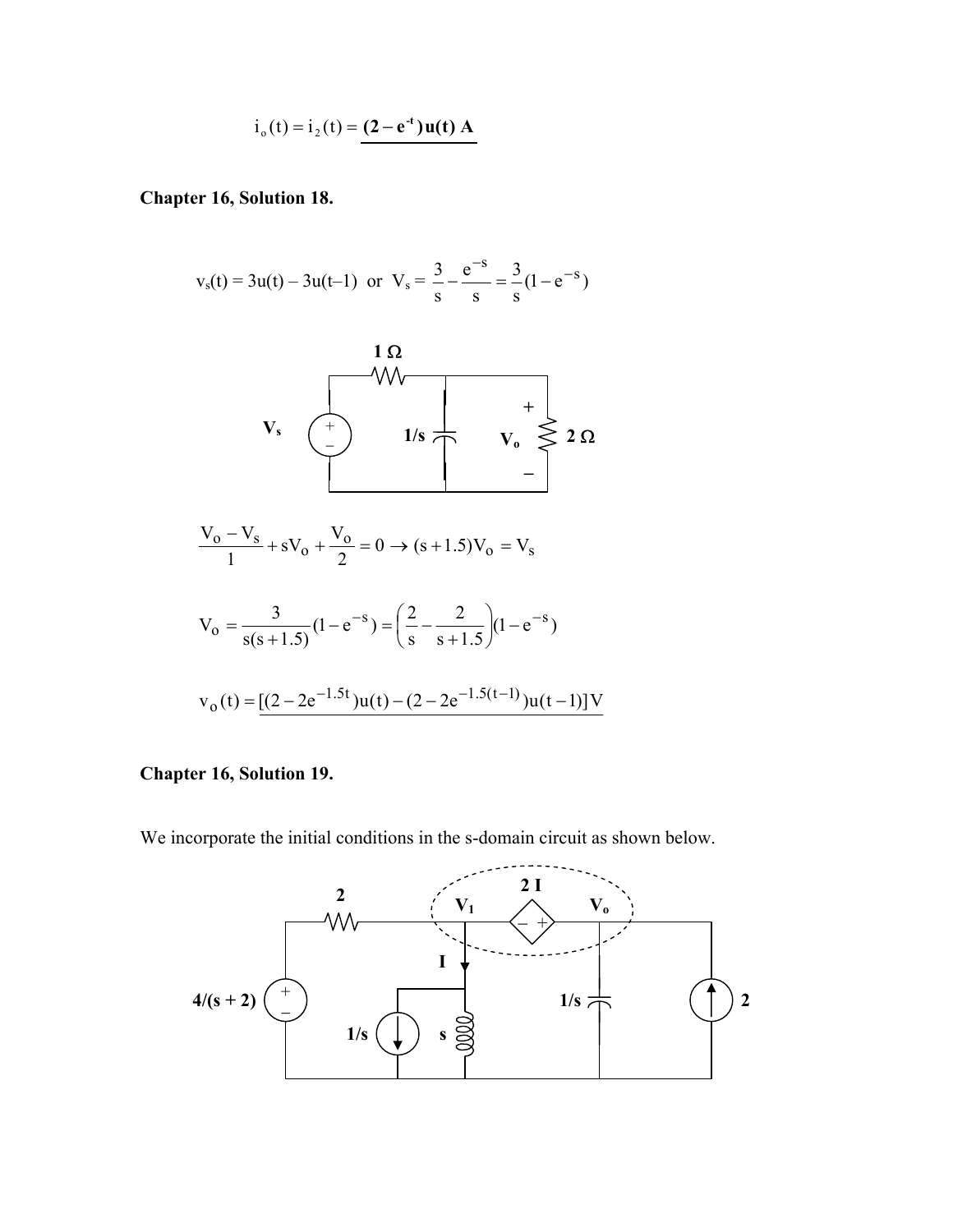At the supernode,

$$
\frac{4/(s+2)-V_1}{2} + 2 = \frac{V_1}{s} + \frac{1}{s} + sV_0
$$
  

$$
\frac{2}{s+2} + 2 = \left(\frac{1}{2} + \frac{1}{s}\right)V_1 + \frac{1}{s} + sV_0
$$
 (1)

But  $V_0 = V_1 + 2I$  and  $I = \frac{V_1 + 1}{s}$ 

$$
V_o = V_1 + \frac{2(V_1 + 1)}{s} \longrightarrow V_1 = \frac{V_o - 2/s}{(s + 2)/s} = \frac{sV_o - 2}{s + 2}
$$
(2)

Substituting (2) into (1)  
\n
$$
\frac{2}{s+2} + 2 - \frac{1}{s} = \left(\frac{2s+1}{s}\right) \left[\frac{s}{s+2}\right] V_o - \frac{2}{s+2} + s V_o
$$
\n
$$
\frac{2}{s+2} + 2 - \frac{1}{s} + \frac{2(2s+1)}{s(s+2)} = \left[\frac{2s+1}{s+2}\right] + s V_o
$$
\n
$$
\frac{2s^2 + 9s}{s(s+2)} = \frac{2s+9}{s+2} = \frac{s^2 + 4s + 1}{s+2} V_o
$$
\n
$$
V_o = \frac{2s+9}{s^2 + 4s + 1} = \frac{A}{s+0.2679} + \frac{B}{s+3.732}
$$
\n
$$
A = 2.443, \quad B = -0.4434
$$
\n
$$
V_o = \frac{2.443}{s+0.2679} - \frac{0.4434}{s+3.732}
$$

Therefore,  $v_0(t) = (2.443 e^{-0.2679t} - 0.4434 e^{-3.732t}) u(t) V$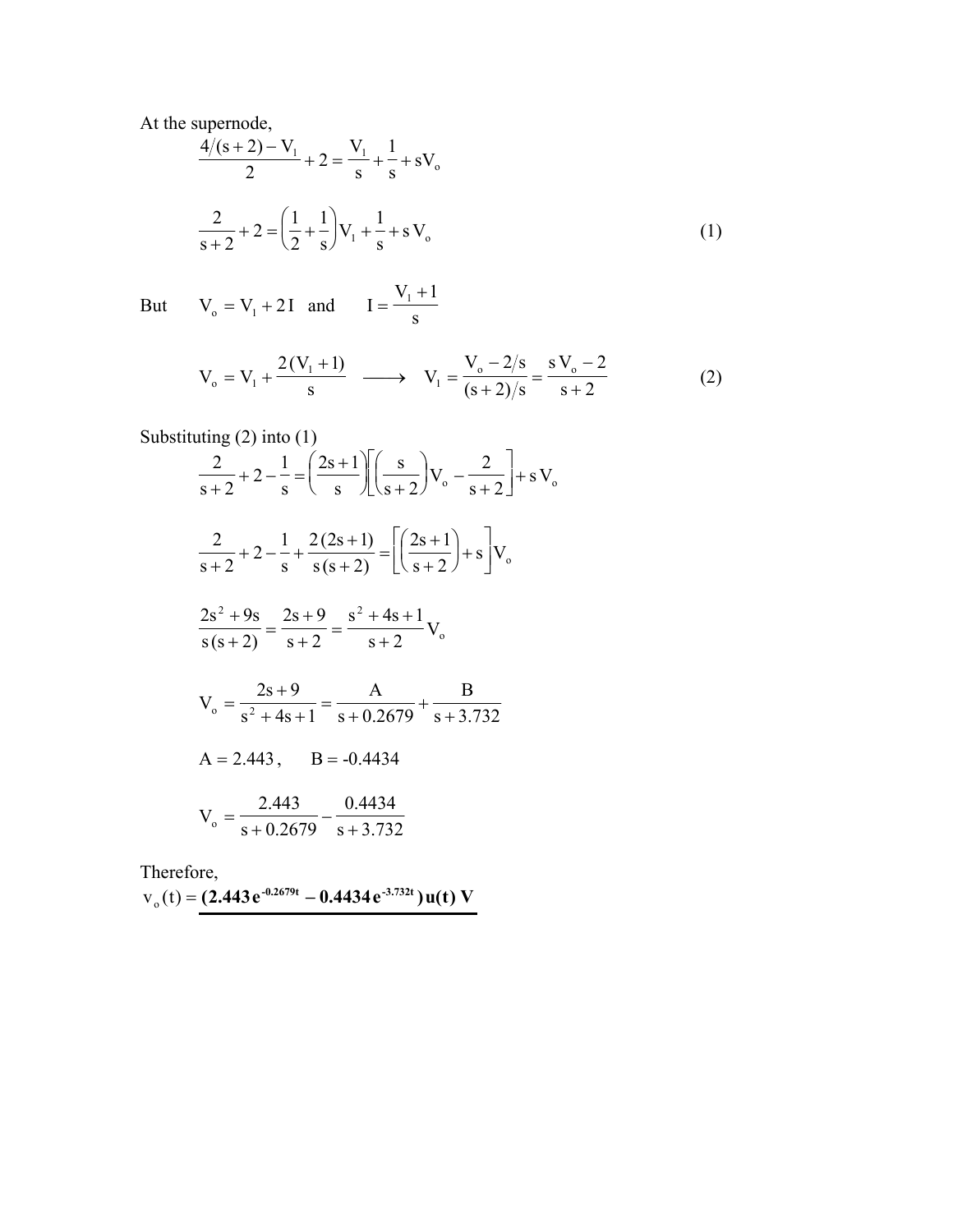## **Chapter 16, Solution 20.**

We incorporate the initial conditions and transform the current source to a voltage source as shown.



At the main non-reference node, KCL gives

$$
\frac{1/(s+1)-2/s-V_o}{1+1/s} = \frac{V_o}{1} + \frac{V_o}{s} + \frac{1}{s}
$$
  

$$
\frac{s}{s+1} - 2 - sV_o = (s+1)(s+1/s)V_o + \frac{s+1}{s}
$$
  

$$
\frac{s}{s+1} - \frac{s+1}{s} - 2 = (2s+2+1/s)V_o
$$
  

$$
V_o = \frac{-2s^2 - 4s - 1}{(s+1)(2s^2 + 2s + 1)}
$$
  

$$
V_o = \frac{-s-2s - 0.5}{(s+1)(s^2 + s + 0.5)} = \frac{A}{s+1} + \frac{Bs + C}{s^2 + s + 0.5}
$$
  

$$
A = (s+1)V_o|_{s=1} = 1
$$
  

$$
-s^2 - 2s - 0.5 = A(s^2 + s + 0.5) + B(s^2 + s) + C(s+1)
$$

Equating coefficients :

$$
s^{2}: -1 = A + B \longrightarrow B = -2
$$
  
\n
$$
s^{1}: -2 = A + B + C \longrightarrow C = -1
$$
  
\n
$$
s^{0}: -0.5 = 0.5A + C = 0.5 - 1 = -0.5
$$
  
\n
$$
V_{o} = \frac{1}{s+1} - \frac{2s+1}{s^{2} + s + 0.5} = \frac{1}{s+1} - \frac{2(s+0.5)}{(s+0.5)^{2} + (0.5)^{2}}
$$
  
\n
$$
v_{o}(t) = \underline{[e^{t} - 2e^{t/2} \cos(t/2)]u(t) V}
$$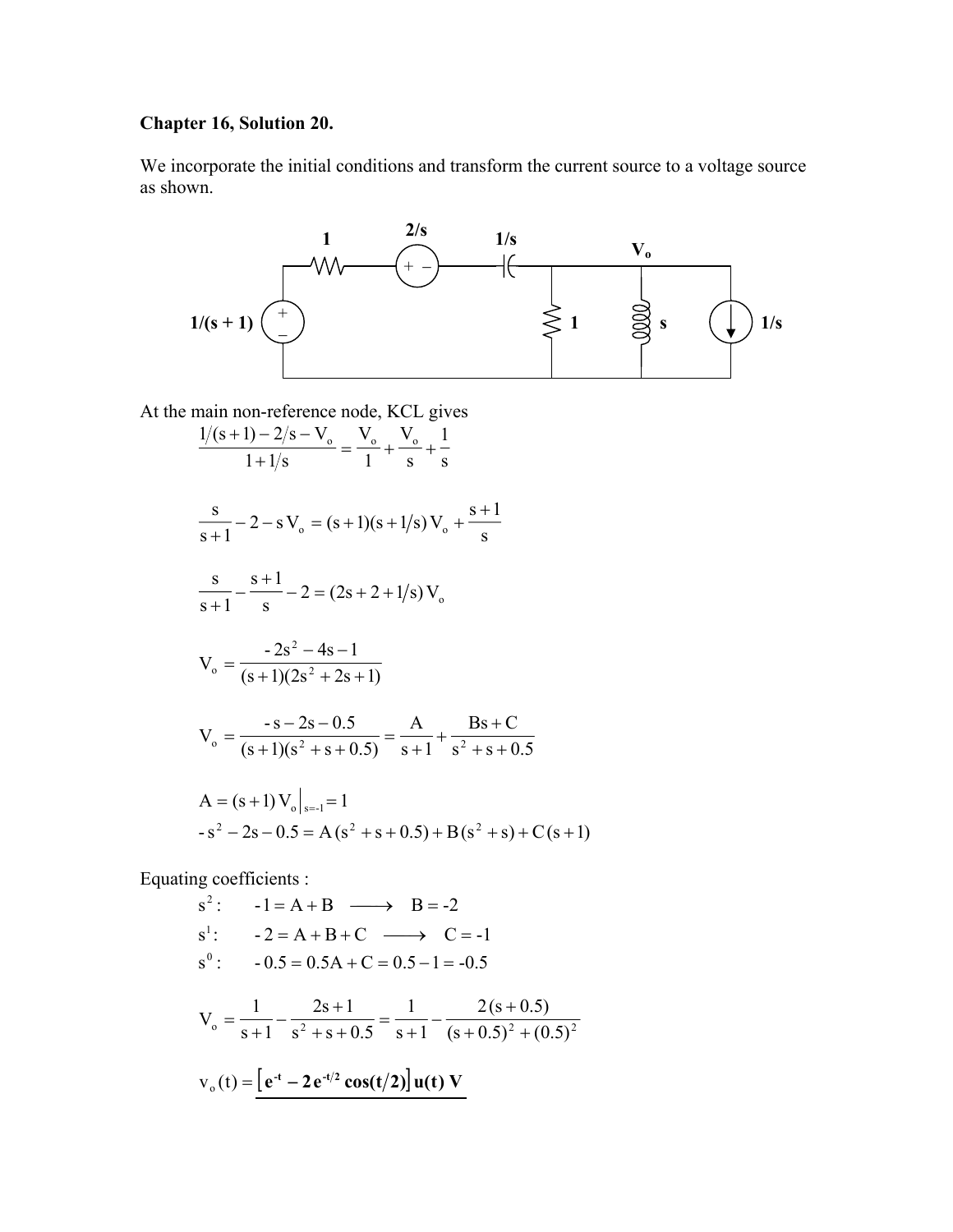## **Chapter 16, Solution 21.**

The s-domain version of the circuit is shown below.



$$
\frac{\frac{10}{s} - V_1}{1} = \frac{V_1 - V_o}{s} + \frac{s}{2} V_o \longrightarrow 10 = (s+1)V_1 + (\frac{s^2}{2} - 1)V_o
$$
 (1)

At node 2,  
\n
$$
\frac{V_1 - V_o}{s} = \frac{V_o}{2} + sV_o \longrightarrow V_1 = V_o(\frac{s}{2} + s^2 + 1)
$$
\n(2)

Substituting 
$$
(2)
$$
 into  $(1)$  gives

$$
10 = (s+1)(s2 + s/2 + 1)Vo + (\frac{s2}{2} - 1)Vo = s(s2 + 2s + 1.5)Vo
$$

$$
V_o = \frac{10}{s(s^2 + 2s + 1.5)} = \frac{A}{s} + \frac{Bs + C}{s^2 + 2s + 1.5}
$$

$$
10 = A(s2 + 2s + 1.5) + Bs2 + Cs
$$
  
\n
$$
s2: 0 = A + B
$$
  
\n
$$
s: 0 = 2A + C
$$
  
\nconstant: 10 = 1.5A  $\longrightarrow$  A = 20/3, B = -20/3, C = -40/3

$$
V_o = \frac{20}{3} \left[ \frac{1}{s} - \frac{s+2}{s^2 + 2s + 1.5} \right] = \frac{20}{3} \left[ \frac{1}{s} - \frac{s+1}{(s+1)^2 + 0.7071^2} - 1.414 \frac{0.7071}{(s+1)^2 + 0.7071^2} \right]
$$

Taking the inverse Laplace tranform finally yields

$$
v_o(t) = \frac{20}{3} \left[ 1 - e^{-t} \cos 0.7071t - 1.414e^{-t} \sin 0.7071t \right] u(t) V
$$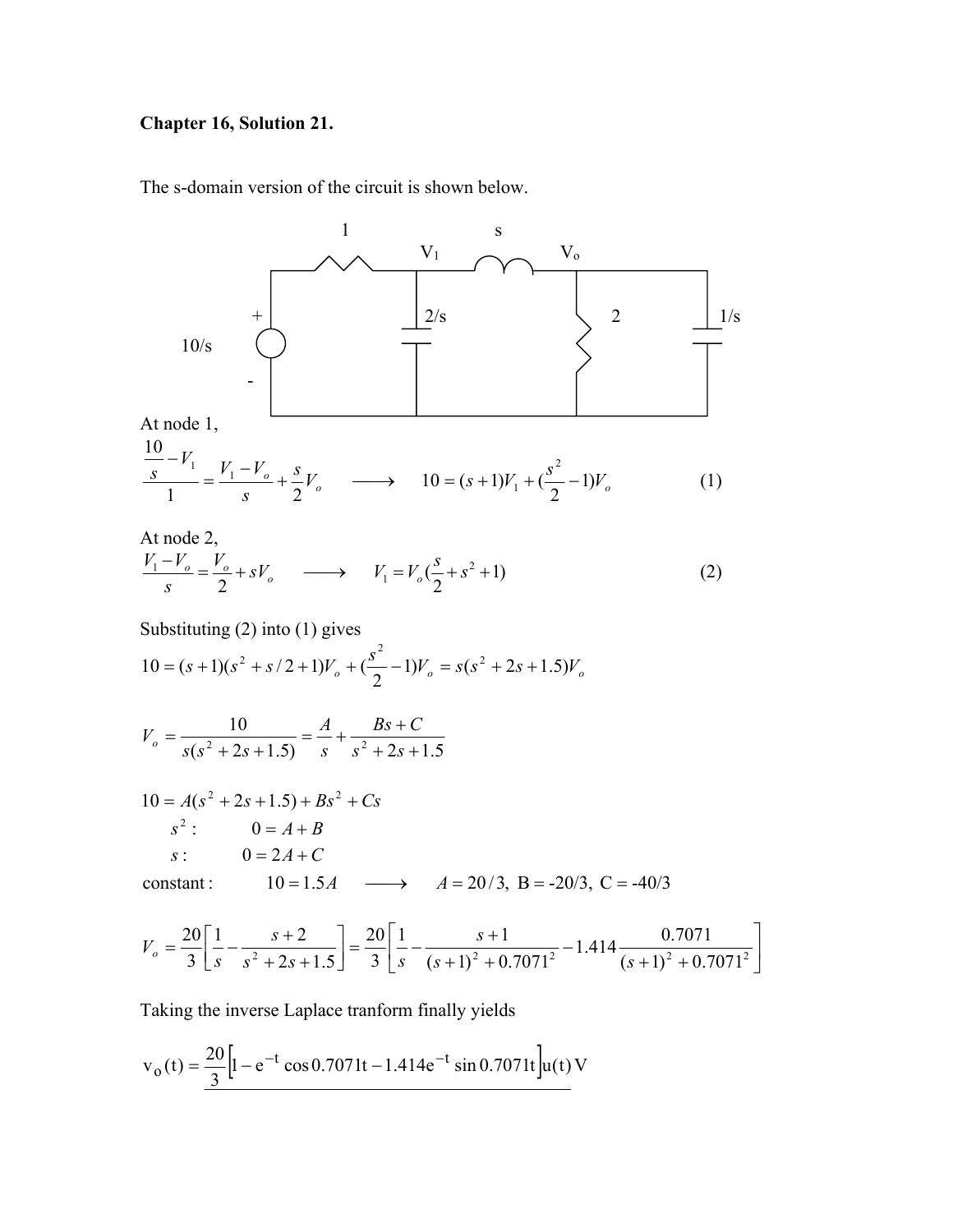### **Chapter 16, Solution 22.**

The s-domain version of the circuit is shown below.



At node 1,

$$
\frac{12}{s+1} = \frac{V_1}{1} + \frac{V_1 - V_2}{4s} \longrightarrow \frac{12}{s+1} = V_1 \left( 1 + \frac{1}{4s} \right) - \frac{V_2}{4s}
$$
(1)

At node 2,

$$
\frac{V_1 - V_2}{4s} = \frac{V_2}{2} + \frac{s}{3} V_2 \longrightarrow V_1 = V_2 \left(\frac{4}{3} s^2 + 2s + 1\right)
$$
 (2)

Substituting (2) into (1),

$$
\frac{12}{s+1} = V_2 \left[ \left( \frac{4}{3} s^2 + 2s + 1 \right) \left( 1 + \frac{1}{4s} \right) - \frac{1}{4s} \right] = \left( \frac{4}{3} s^2 + \frac{7}{3} s + \frac{3}{2} \right) V_2
$$
  

$$
V_2 = \frac{9}{(s+1)(s^2 + \frac{7}{4} s + \frac{9}{8})} = \frac{A}{(s+1)} + \frac{Bs + C}{(s^2 + \frac{7}{4} s + \frac{9}{8})}
$$
  

$$
9 = A(s^2 + \frac{7}{4} s + \frac{9}{8}) + B(s^2 + s) + C(s+1)
$$

Equating coefficients:

s<sup>2</sup>: 
$$
0 = A + B
$$
  
s:  $0 = \frac{7}{4}A + B + C = \frac{3}{4}A + C \longrightarrow C = -\frac{3}{4}A$ 

A  $\longrightarrow$  A = 24, B = -24, C = -18 8  $A + C = \frac{3}{2}$ 8 constant :  $9 = \frac{9}{6}A + C = \frac{3}{6}A \longrightarrow A = 24, B = -24, C =$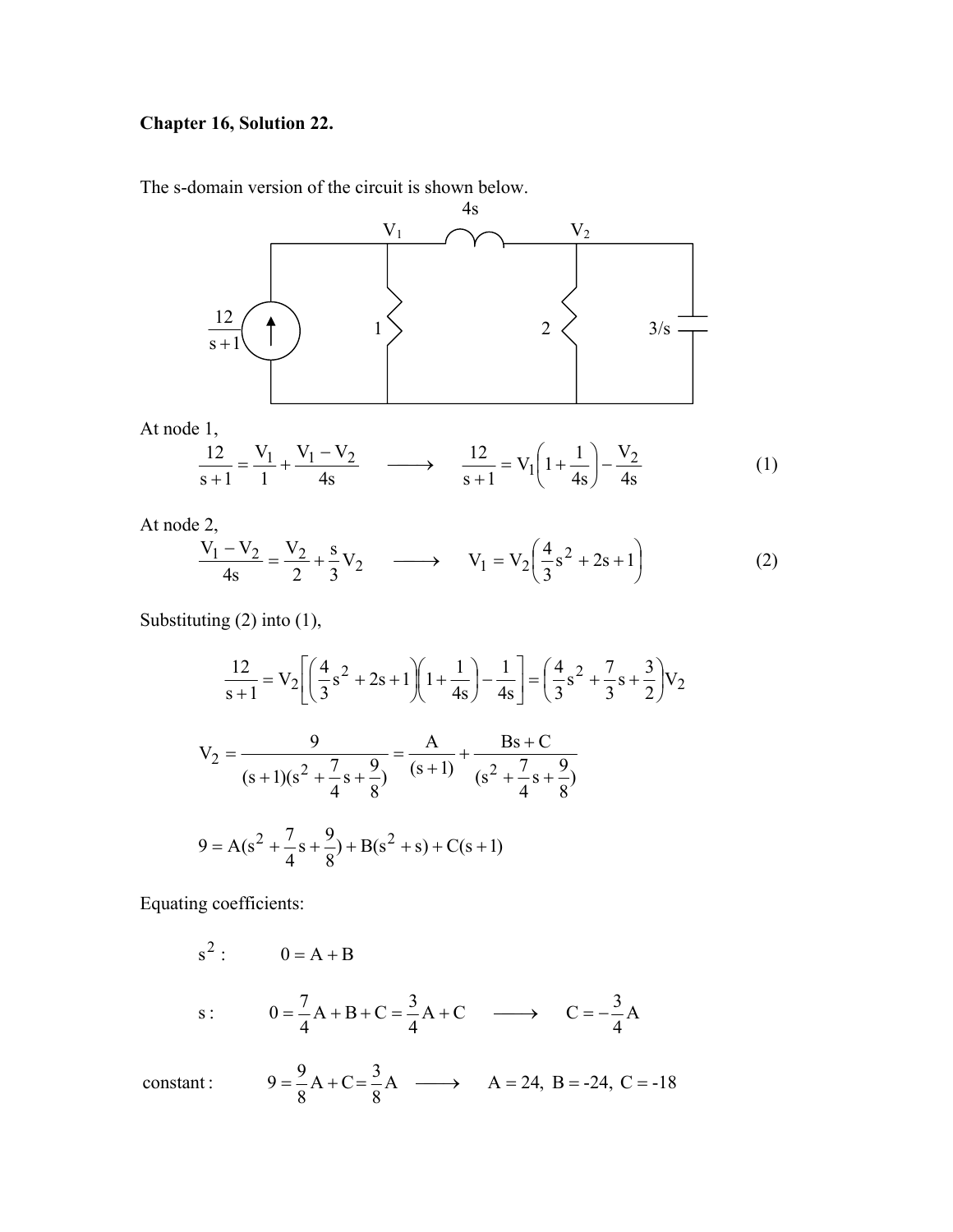$$
V_2 = \frac{24}{(s+1)} - \frac{24s+18}{(s^2 + \frac{7}{4}s + \frac{9}{8})} = \frac{24}{(s+1)} - \frac{24(s+7/8)}{(s + \frac{7}{8})^2 + \frac{23}{64}} + \frac{3}{(s + \frac{7}{8})^2 + \frac{23}{64}}
$$

Taking the inverse of this produces:

$$
v_2(t) = 24e^{-t} - 24e^{-0.875t} \cos(0.5995t) + 5.004e^{-0.875t} \sin(0.5995t) u(t)
$$

Similarly,

$$
V_1 = \frac{9\left(\frac{4}{3}s^2 + 2s + 1\right)}{(s+1)(s^2 + \frac{7}{4}s + \frac{9}{8})} = \frac{D}{(s+1)} + \frac{Es + F}{(s^2 + \frac{7}{4}s + \frac{9}{8})}
$$
  

$$
9\left(\frac{4}{3}s^2 + 2s + 1\right) = D(s^2 + \frac{7}{4}s + \frac{9}{8}) + E(s^2 + s) + F(s+1)
$$

Equating coefficients:

s<sup>2</sup>: 12 = D + E  
s: 18 = 
$$
\frac{7}{4}
$$
D + E + For 6 =  $\frac{3}{4}$ D + F  $\longrightarrow$  F = 6 -  $\frac{3}{4}$ D

constant :  $9 = \frac{9}{5}D + F$  or  $3 = \frac{3}{5}D$   $\longrightarrow$   $D = 8$ ,  $E = 4$ ,  $F =$ 

$$
V_1 = \frac{8}{(s+1)} + \frac{4s}{(s^2 + \frac{7}{4}s + \frac{9}{8})} = \frac{8}{(s+1)} + \frac{4(s+7/8)}{(s+\frac{7}{8})^2 + \frac{23}{64}} - \frac{7/2}{(s+\frac{7}{8})^2 + \frac{23}{64}}
$$

 $D \longrightarrow D = 8, E = 4, F = 0$ 

Thus,

$$
v_1(t) = \left[8e^{-t} + 4e^{-0.875t}\cos(0.5995t) - 5.838e^{-0.875t}\sin(0.5995t)\right]u(t)
$$

8

D + F or  $3 = \frac{3}{2}$ 

8

### **Chapter 16, Solution 23.**

The s-domain form of the circuit with the initial conditions is shown below.

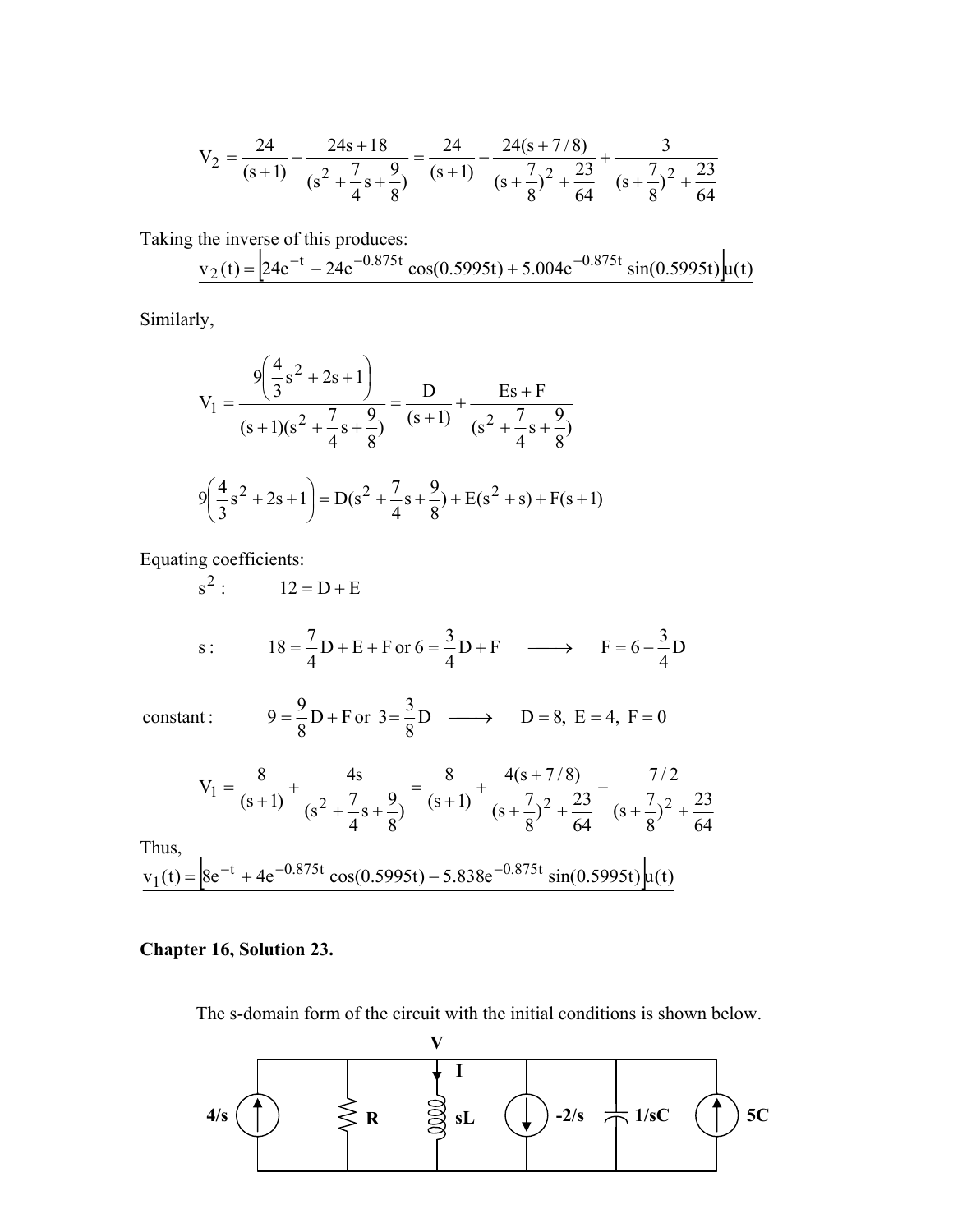At the non-reference node,

$$
\frac{4}{s} + \frac{2}{s} + 5C = \frac{V}{R} + \frac{V}{sL} + sCV
$$
\n
$$
\frac{6+5sC}{s} = \frac{CV}{s} \left( s^2 + \frac{s}{RC} + \frac{1}{LC} \right)
$$
\n
$$
V = \frac{5s + 6/C}{s^2 + s/RC + 1/LC}
$$
\nBut\n
$$
\frac{1}{RC} = \frac{1}{10/80} = 8, \qquad \frac{1}{LC} = \frac{1}{4/80} = 20
$$
\n
$$
V = \frac{5s + 480}{s^2 + 8s + 20} = \frac{5(s + 4)}{(s + 4)^2 + 2^2} + \frac{(230)(2)}{(s + 4)^2 + 2^2}
$$
\n
$$
v(t) = \frac{5e^{-4t} \cos(2t) + 230e^{-4t} \sin(2t) V}{4s(s^2 + 8s + 20)}
$$
\n
$$
I = \frac{V}{sL} = \frac{5s + 480}{4s(s^2 + 8s + 20)}
$$
\n
$$
I = \frac{1.25s + 120}{s(s^2 + 8s + 20)} = \frac{A}{s} + \frac{Bs + C}{s^2 + 8s + 20}
$$
\n
$$
A = 6, \qquad B = -6, \qquad C = -46.75
$$
\n
$$
I = \frac{6}{s} - \frac{6s + 46.75}{s^2 + 8s + 20} = \frac{6}{s} - \frac{6(s + 4)}{(s + 4)^2 + 2^2} - \frac{(11.375)(2)}{(s + 4)^2 + 2^2}
$$
\n
$$
i(t) = 6u(t) - 6e^{-4t} \cos(2t) - 11.375e^{-4t} \sin(2t), \quad t > 0
$$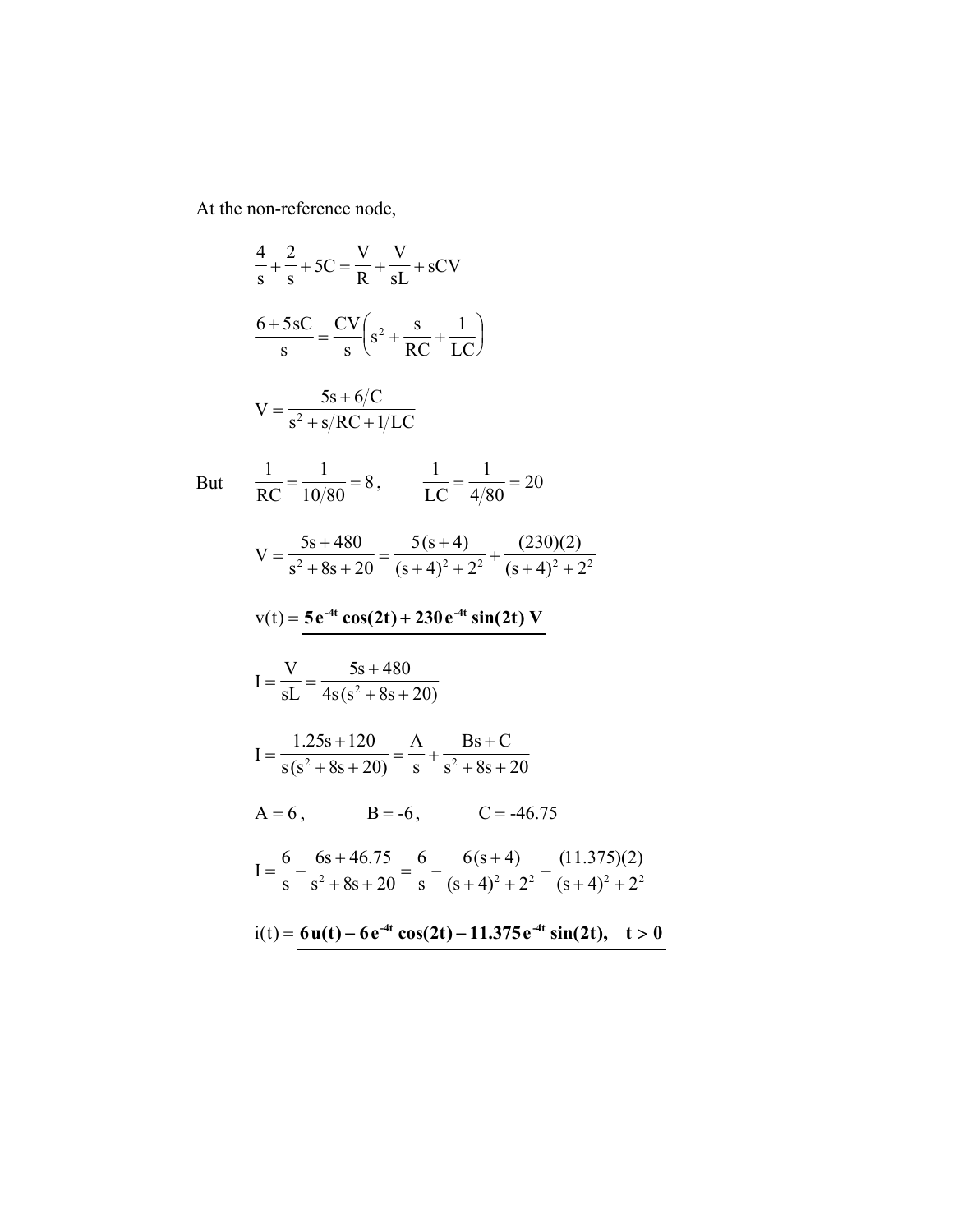### **Chapter 16, Solution 24.**

At  $t = 0$ , the circuit is equivalent to that shown below.



For  $t > 0$ , we have the Laplace transform of the circuit as shown below after transforming the current source to a voltage source.



Applying KCL gives

$$
\frac{36 - V_0}{20} + 10 = \frac{V_0}{2} + \frac{V_0}{5} \longrightarrow V_0 = \frac{3.6 + 20s}{s(s + 0.5)} = \frac{A}{s} + \frac{B}{s + 0.5}, A = 7.2, B = -12.8
$$

Thus,

$$
v_o(t) = \left[ 7.2 - 12.8e^{-0.5t} \right] u(t)
$$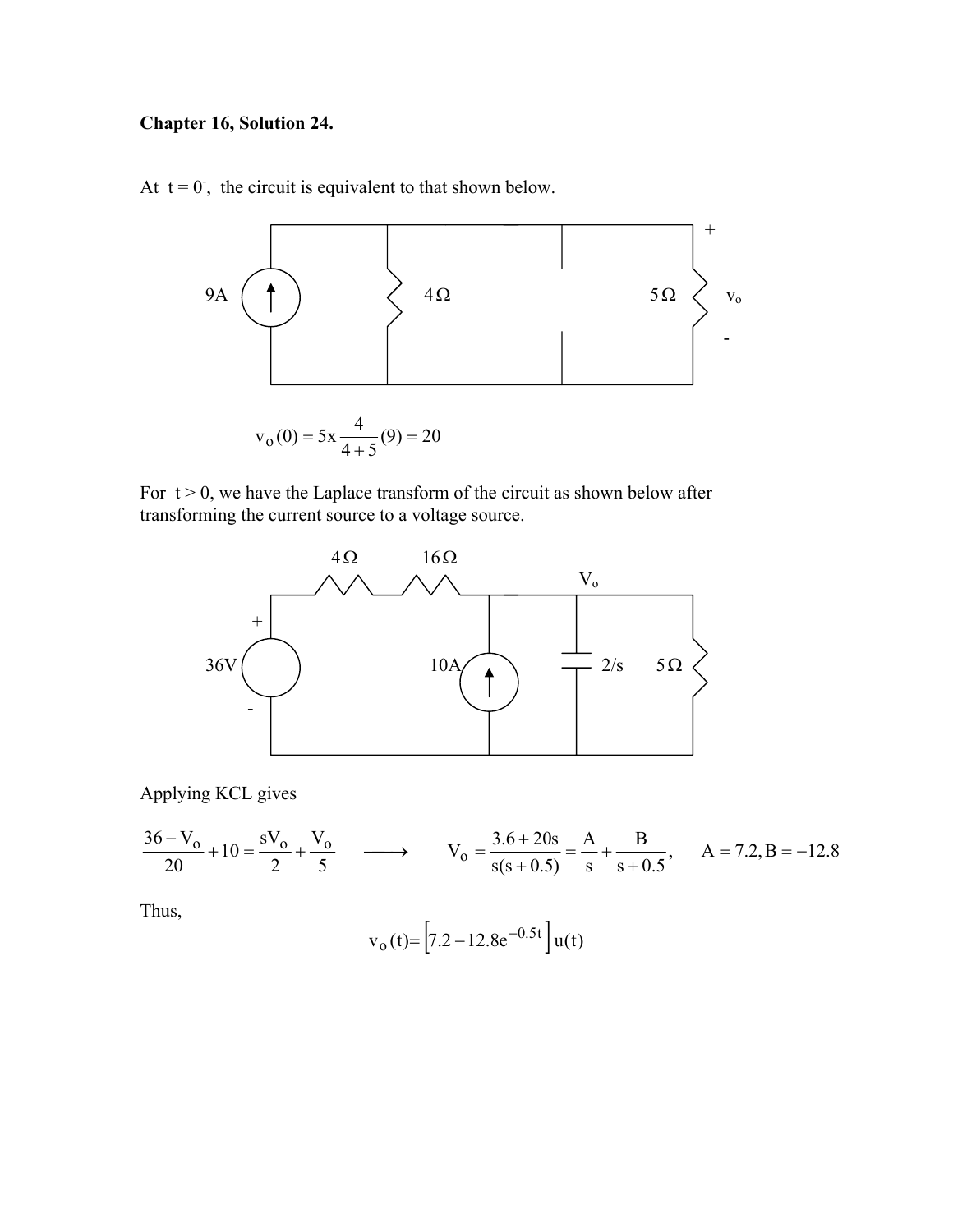#### **Chapter 16, Solution 25.**

For  $t > 0$ , the circuit in the s-domain is shown below.



Applying KVL,

$$
\frac{-2s}{s^2 + 16} + \left(6 + s + \frac{9}{s}\right)I + \frac{2}{s} = 0
$$
\n
$$
I = \frac{4s^2 + 32}{(s^2 + 6s + 9)(s^2 + 16)}
$$
\n
$$
V = \frac{9}{s}I + \frac{2}{s} = \frac{2}{s} + \frac{36s^2 + 288}{s(s + 3)^2(s^2 + 16)}
$$
\n
$$
= \frac{2}{s} + \frac{A}{s} + \frac{B}{s + 3} + \frac{C}{(s + 3)^2} + \frac{Ds + E}{s^2 + 16}
$$
\n
$$
36s^2 + 288 = A(s^4 + 6s^3 + 25s^2 + 96s + 144) + B(s^4 + 3s^3 + 16s^2 + 48s)
$$
\n
$$
+ C(s^3 + 16s) + D(s^4 + 6s^3 + 9s^2) + E(s^3 + 6s^2 + 9s)
$$

Equating coefficients :

$$
s^0: \t288 = 144A \t(1)
$$

$$
s1: 0 = 96A + 48B + 16C + 9E
$$
 (2)

$$
s^2: \t36 = 25A + 16B + 9D + 6E \t(3)
$$

$$
s3: 0 = 6A + 3B + C + 6D + E
$$
 (4)

$$
s4: 0 = A + B + D \tag{5}
$$

Solving equations  $(1)$ ,  $(2)$ ,  $(3)$ ,  $(4)$  and  $(5)$  gives  $A = 2$ ,  $B = -1.7984$ ,  $C = -8.16$ ,  $D = -0.2016$ ,  $E = 2.765$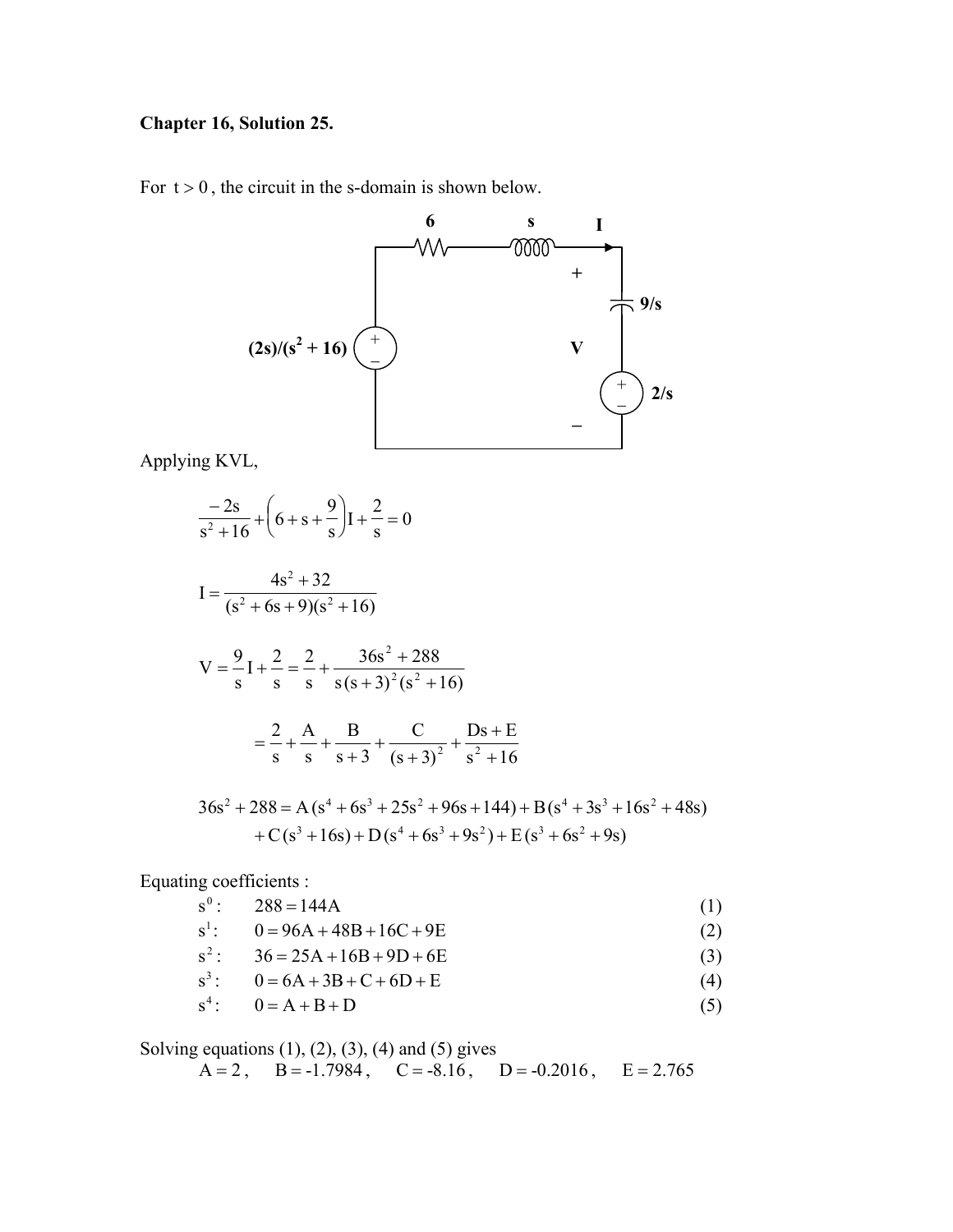$$
V(s) = \frac{4}{s} - \frac{1.7984}{s+3} - \frac{8.16}{(s+3)^2} - \frac{0.2016s}{s^2 + 16} + \frac{(0.6912)(4)}{s^2 + 16}
$$
  

$$
v(t) = 4u(t) - 1.7984e^{3t} - 8.16te^{3t} - 0.2016\cos(4t) + 0.6912\sin(4t) V
$$

## Chapter 16, Solution 26.

Consider the op-amp circuit below.



At node 0,

$$
\frac{V_s - 0}{R_1} = \frac{0 - V_o}{R_2} + (0 - V_o) sC
$$
  

$$
V_s = R_1 \left(\frac{1}{R_2} + sC\right) \left(-V_o\right)
$$
  

$$
\frac{V_o}{V_s} = \frac{-1}{sR_1C + R_1/R_2}
$$
  
But 
$$
\frac{R_1}{R_2} = \frac{20}{10} = 2, \qquad R_1C = (20 \times 10^3)(50 \times 10^{-6}) = 1
$$
  
So, 
$$
\frac{V_o}{V_s} = \frac{-1}{s + 2}
$$
  

$$
V_s = 3e^{-5t} \longrightarrow V_s = 3/(s + 5)
$$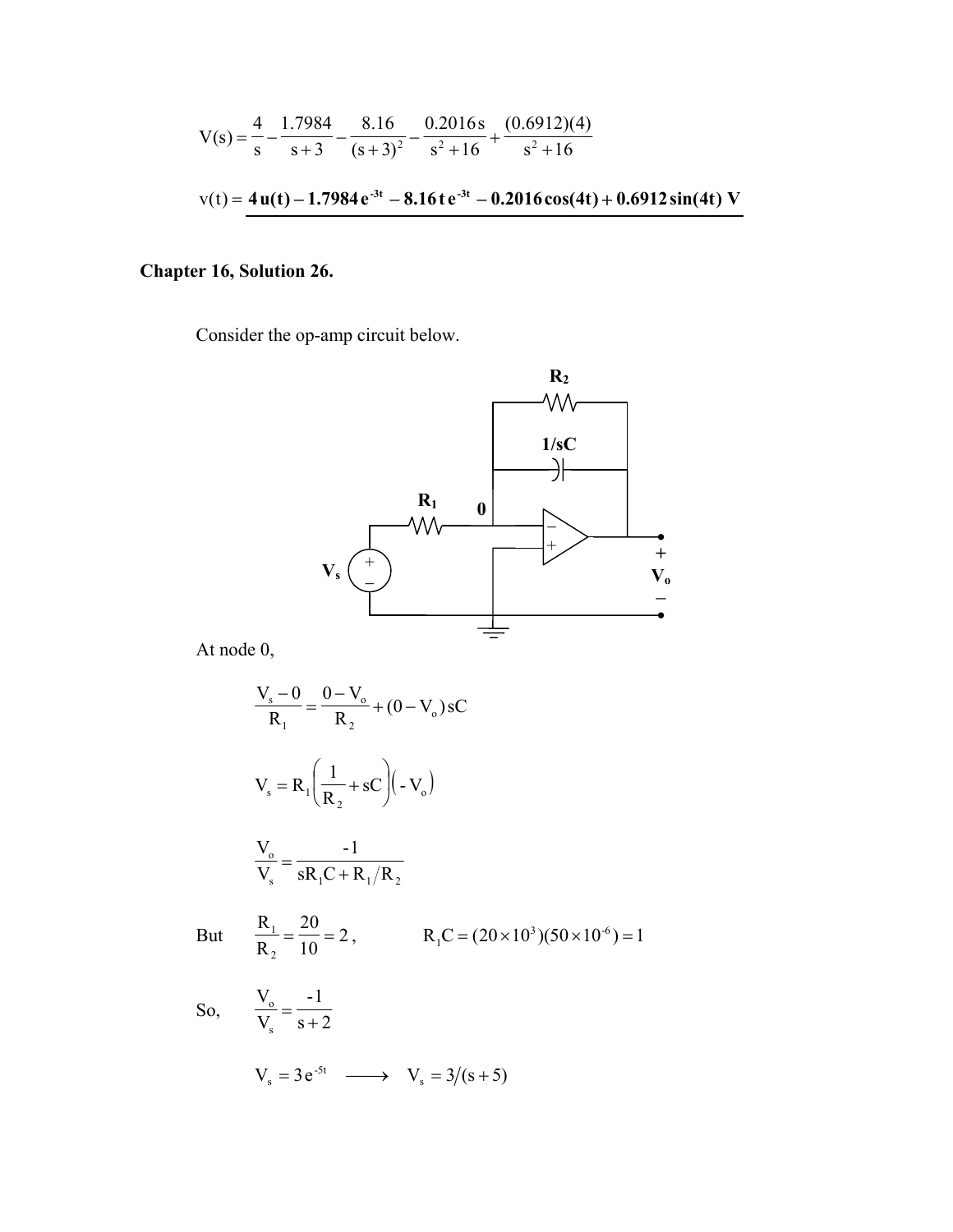$$
V_o = \frac{-3}{(s+2)(s+5)}
$$
  
\n
$$
-V_o = \frac{3}{(s+2)(s+5)} = \frac{A}{s+2} + \frac{B}{s+5}
$$
  
\nA = 1, \tB = -1  
\n
$$
V_o = \frac{1}{s+5} - \frac{1}{s+2}
$$
  
\n
$$
V_o(t) = \frac{e^{-5t} - e^{-2t} \, u(t)}{t}
$$

#### Chapter 16, Solution 27.

Consider the following circuit.



For mesh 2,

$$
0 = (2 + 2s)I_2 - I_1 - sI_1
$$
  
\n
$$
0 = -(1 + s)I_1 + 2(s + 1)I_2
$$
\n(2)

 $(1)$  and  $(2)$  in matrix form,

$$
\begin{bmatrix} 10/(s+3) \\ 0 \end{bmatrix} = \begin{bmatrix} 2s+1 & -(s+1) \\ -(s+1) & 2(s+1) \end{bmatrix} \begin{bmatrix} I_1 \\ I_2 \end{bmatrix}
$$

$$
\Delta = 3s^2 + 4s + 1
$$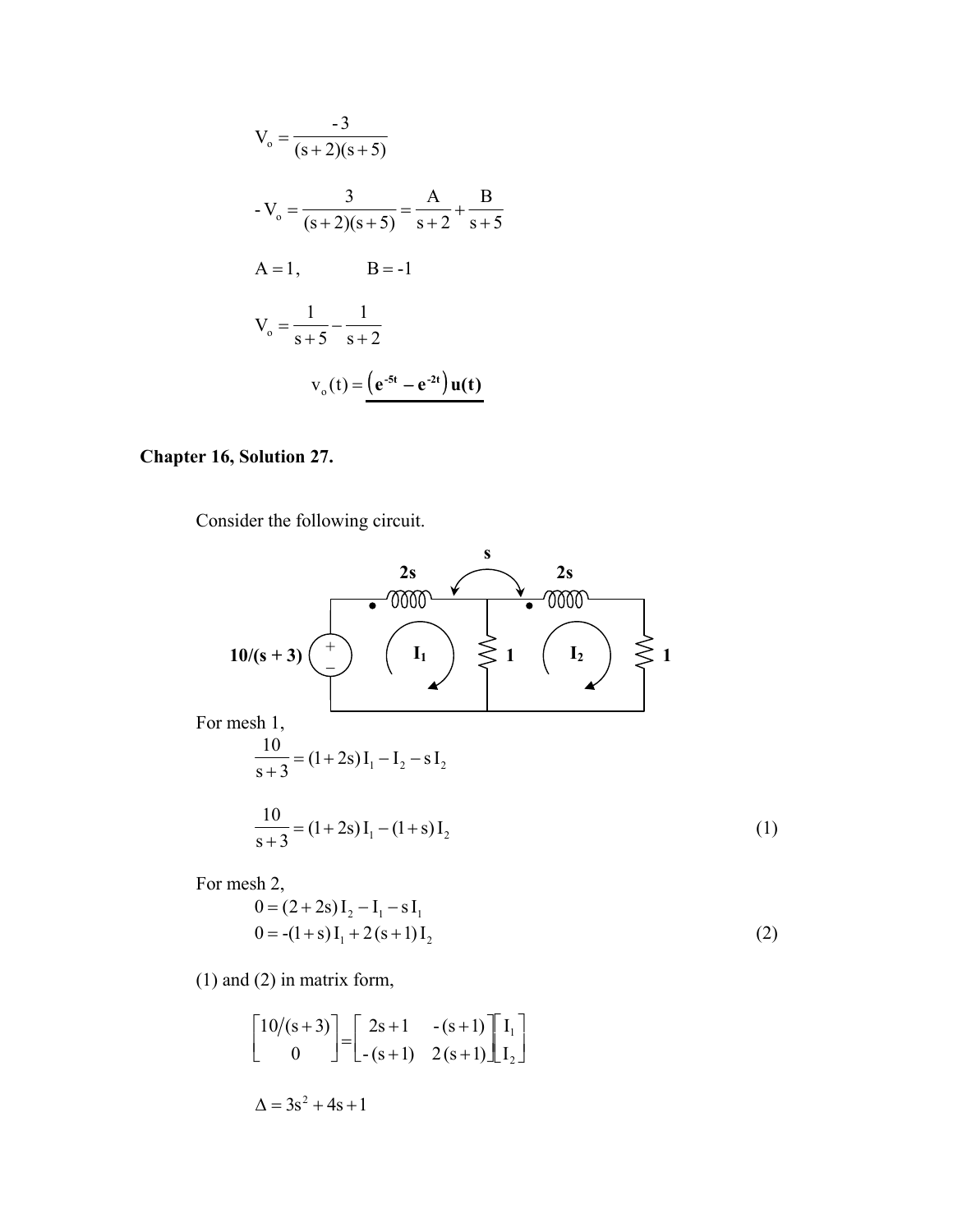$$
\Delta_1 = \frac{20(s+1)}{s+3}
$$

$$
\Delta_2 = \frac{10(s+1)}{s+3}
$$

Thus

$$
I_1 = \frac{\Delta_1}{\Delta} = \frac{20(s+1)}{(s+3)(3s^2+4s+1)}
$$

$$
I_2 = \frac{\Delta_2}{\Delta} = \frac{10(s+1)}{(s+3)(3s^2+4s+1)} = \frac{I_1}{2}
$$

#### **Chapter 16, Solution 28.**

Consider the circuit shown below.



Substituting  $(2)$  into  $(1)$  gives

$$
\frac{6}{s} = -(1+2s)\left(1+\frac{2}{s}\right)I_2 + sI_2 = \frac{-(s^2+5s+2)}{s}I_2
$$

 $I_2 = \frac{-6}{s^2 + 5s + 2}$  $\alpha$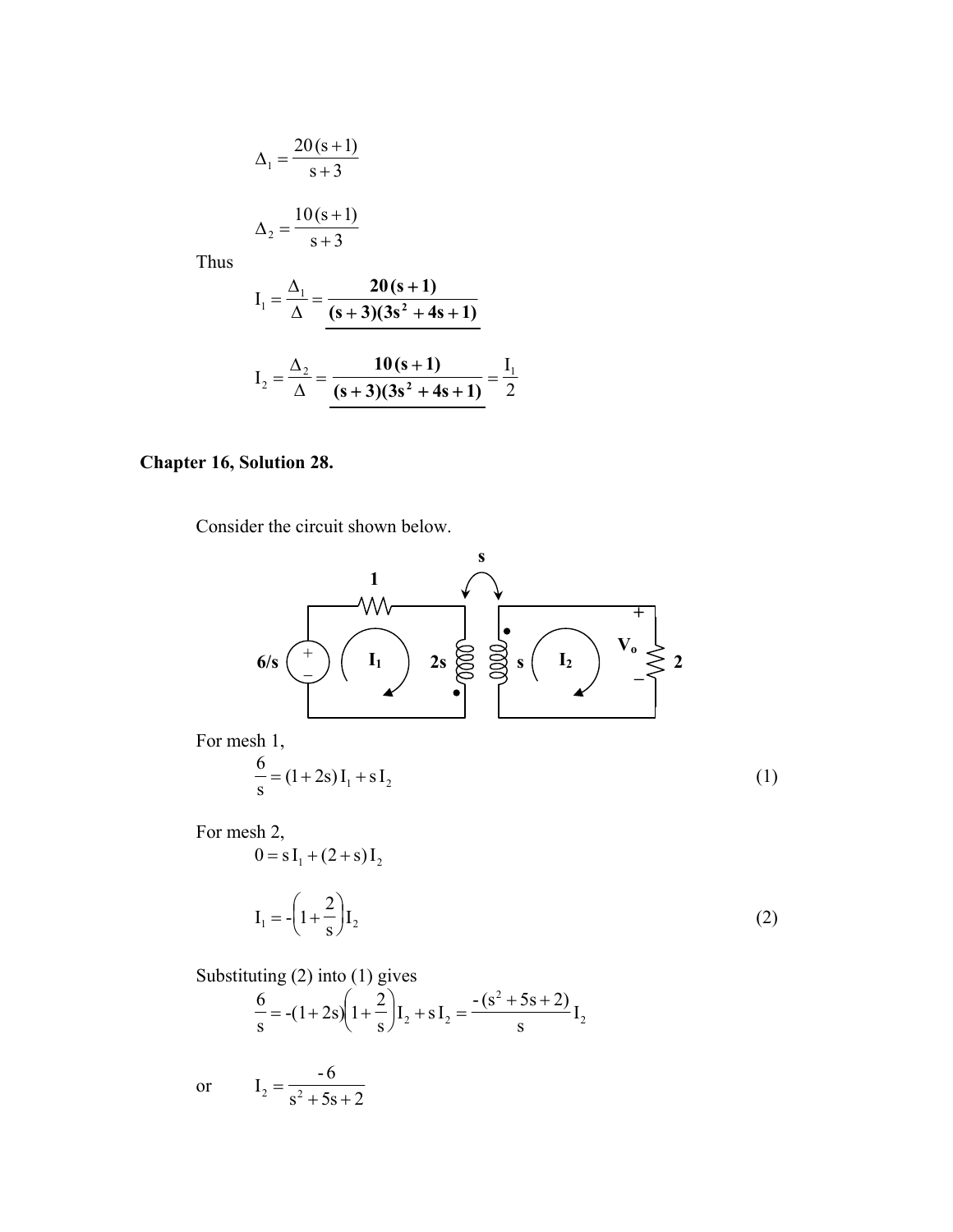$$
V_o = 2I_2 = \frac{-12}{s^2 + 5s + 2} = \frac{-12}{(s + 0.438)(s + 4.561)}
$$

Since the roots of  $s^2 + 5s + 2 = 0$  are -0.438 and -4.561,

$$
V_o = \frac{A}{s + 0.438} + \frac{B}{s + 4.561}
$$
  
\n
$$
A = \frac{-12}{4.123} = -2.91,
$$
  
\n
$$
B = \frac{-12}{-4.123} = 2.91
$$
  
\n
$$
V_o(s) = \frac{-2.91}{s + 0.438} + \frac{2.91}{s + 4.561}
$$
  
\n
$$
v_o(t) = 2.91[e^{4.561t} - e^{0.438t}]u(t) V
$$

#### **Chapter 16, Solution 29.**

Consider the following circuit.



When this is reflected to the primary side,

$$
Z_{in} = 1 + \frac{Z_{L}}{n^{2}}, \quad n = 2
$$
  

$$
Z_{in} = 1 + \frac{2}{2s + 1} = \frac{2s + 3}{2s + 1}
$$
  

$$
I_{o} = \frac{10}{s + 1} \cdot \frac{1}{Z_{in}} = \frac{10}{s + 1} \cdot \frac{2s + 1}{2s + 3}
$$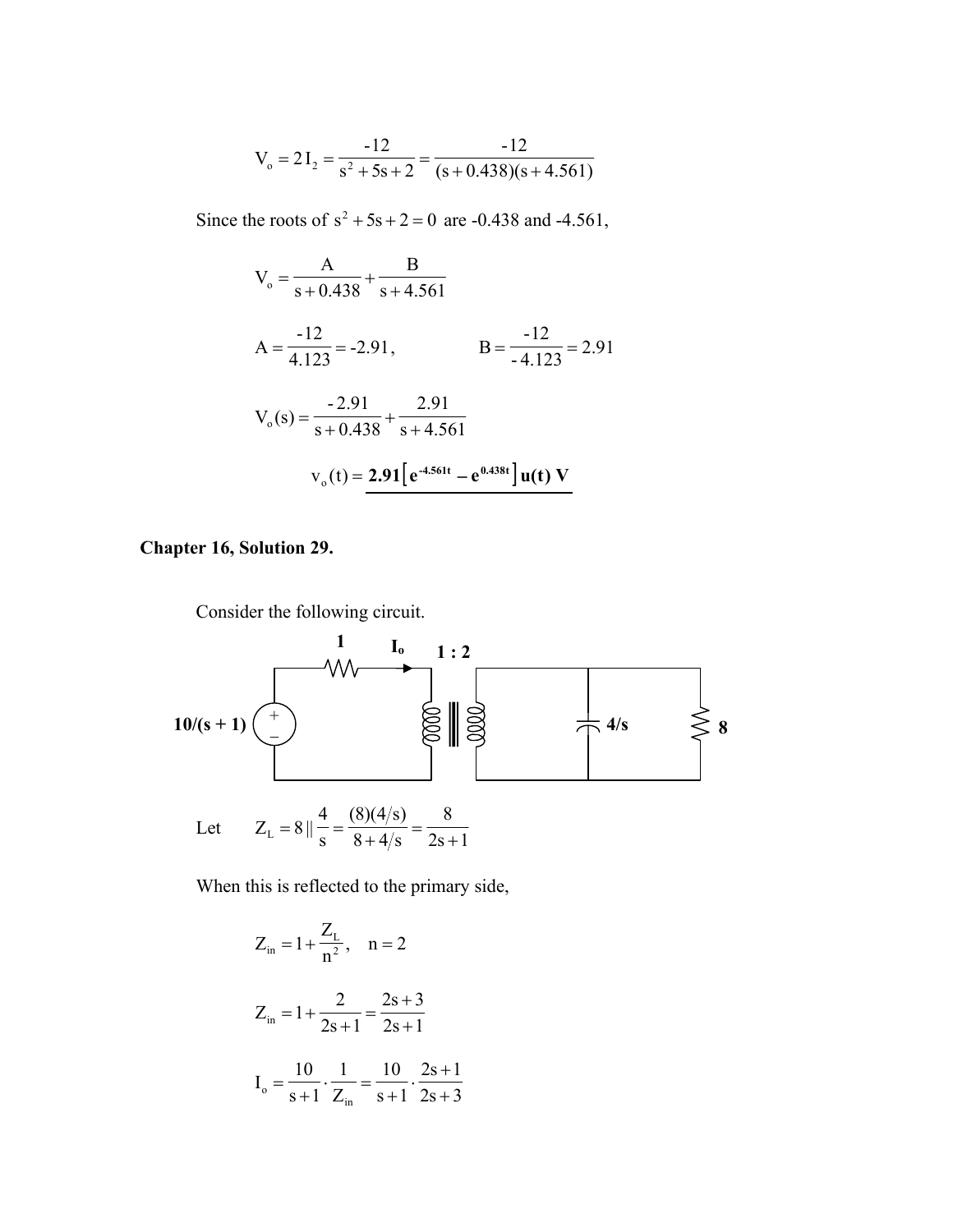$$
I_o = \frac{10s + 5}{(s + 1)(s + 1.5)} = \frac{A}{s + 1} + \frac{B}{s + 1.5}
$$
  
A = -10, B = 20  

$$
I_o(s) = \frac{-10}{s + 1} + \frac{20}{s + 1.5}
$$

$$
i_o(t) = 10[2e^{-1.5t} - e^{-t}]u(t) A
$$

# Chapter 16, Solution 30.

Y(s) = H(s) X(s),  
\n
$$
X(s) = \frac{4}{s + 1/3} = \frac{12}{3s + 1}
$$
\n
$$
Y(s) = \frac{12s^{2}}{(3s + 1)^{2}} = \frac{4}{3} - \frac{8s + 4/3}{(3s + 1)^{2}}
$$
\n
$$
Y(s) = \frac{4}{3} - \frac{8}{9} \cdot \frac{s}{(s + 1/3)^{2}} - \frac{4}{27} \cdot \frac{1}{(s + 1/3)^{2}}
$$
\nLet G(s) =  $\frac{-8}{9} \cdot \frac{s}{(s + 1/3)^{2}}$ 

Using the time differentiation property,

$$
g(t) = \frac{-8}{9} \cdot \frac{d}{dt} (t e^{-t/3}) = \frac{-8}{9} \left( \frac{-1}{3} t e^{-t/3} + e^{-t/3} \right)
$$

$$
g(t) = \frac{8}{27} t e^{-t/3} - \frac{8}{9} e^{-t/3}
$$

Hence,

$$
y(t) = \frac{4}{3}u(t) + \frac{8}{27}te^{-t/3} - \frac{8}{9}e^{-t/3} - \frac{4}{27}te^{-t/3}
$$

$$
y(t) = \frac{4}{3}u(t) - \frac{8}{9}e^{-t/3} + \frac{4}{27}te^{-t/3}
$$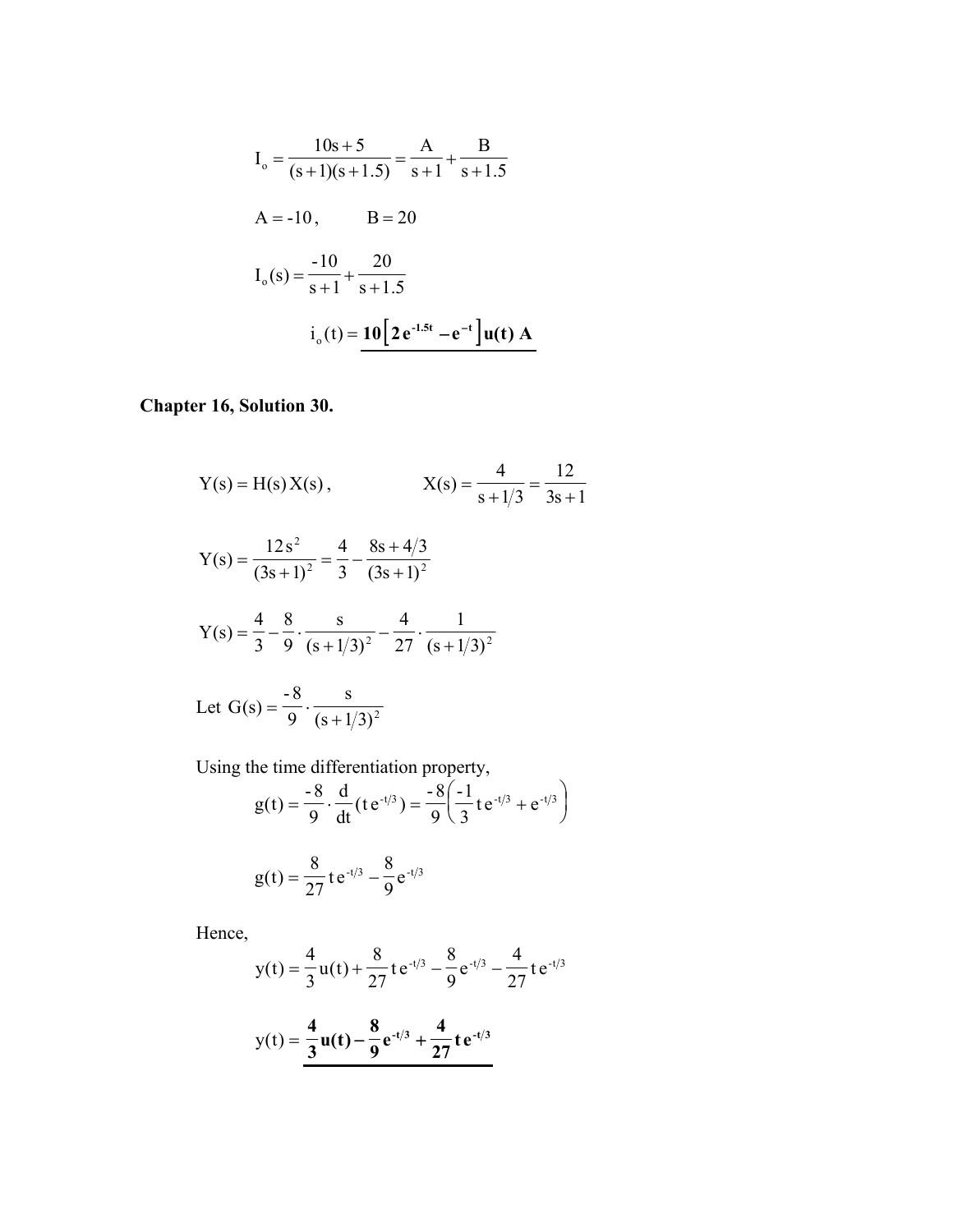## **Chapter 16, Solution 31.**

$$
x(t) = u(t) \longrightarrow X(s) = \frac{1}{s}
$$
  

$$
y(t) = 10 \cos(2t) \longrightarrow Y(s) = \frac{10s}{s^2 + 4}
$$
  

$$
H(s) = \frac{Y(s)}{X(s)} = \frac{10s^2}{s^2 + 4}
$$

## **Chapter 16, Solution 32.**

(a) 
$$
Y(s) = H(s) X(s)
$$
  
\n
$$
= \frac{s+3}{s^2 + 4s + 5} \cdot \frac{1}{s}
$$
  
\n
$$
= \frac{s+3}{s(s^2 + 4s + 5)} = \frac{A}{s} + \frac{Bs + C}{s^2 + 4s + 5}
$$
  
\n
$$
s+3 = A(s^2 + 4s + 5) + Bs^2 + Cs
$$
  
\nEquating coefficients :  
\n
$$
s^0: 3 = 5A \longrightarrow A = 3/5
$$
  
\n
$$
s^1: 1 = 4A + C \longrightarrow C = 1 - 4A = -7/5
$$
  
\n
$$
s^2: 0 = A + B \longrightarrow B = -A = -3/5
$$
  
\n
$$
Y(s) = \frac{3/5}{s} - \frac{1}{5} \cdot \frac{3s + 7}{s^2 + 4s + 5}
$$
  
\n
$$
Y(s) = \frac{0.6}{s} - \frac{1}{5} \cdot \frac{3(s+2) + 1}{(s+2)^2 + 1}
$$
  
\n
$$
y(t) = \frac{[0.6 - 0.6e^{2t} \cos(t) - 0.2e^{2t} \sin(t)] u(t)
$$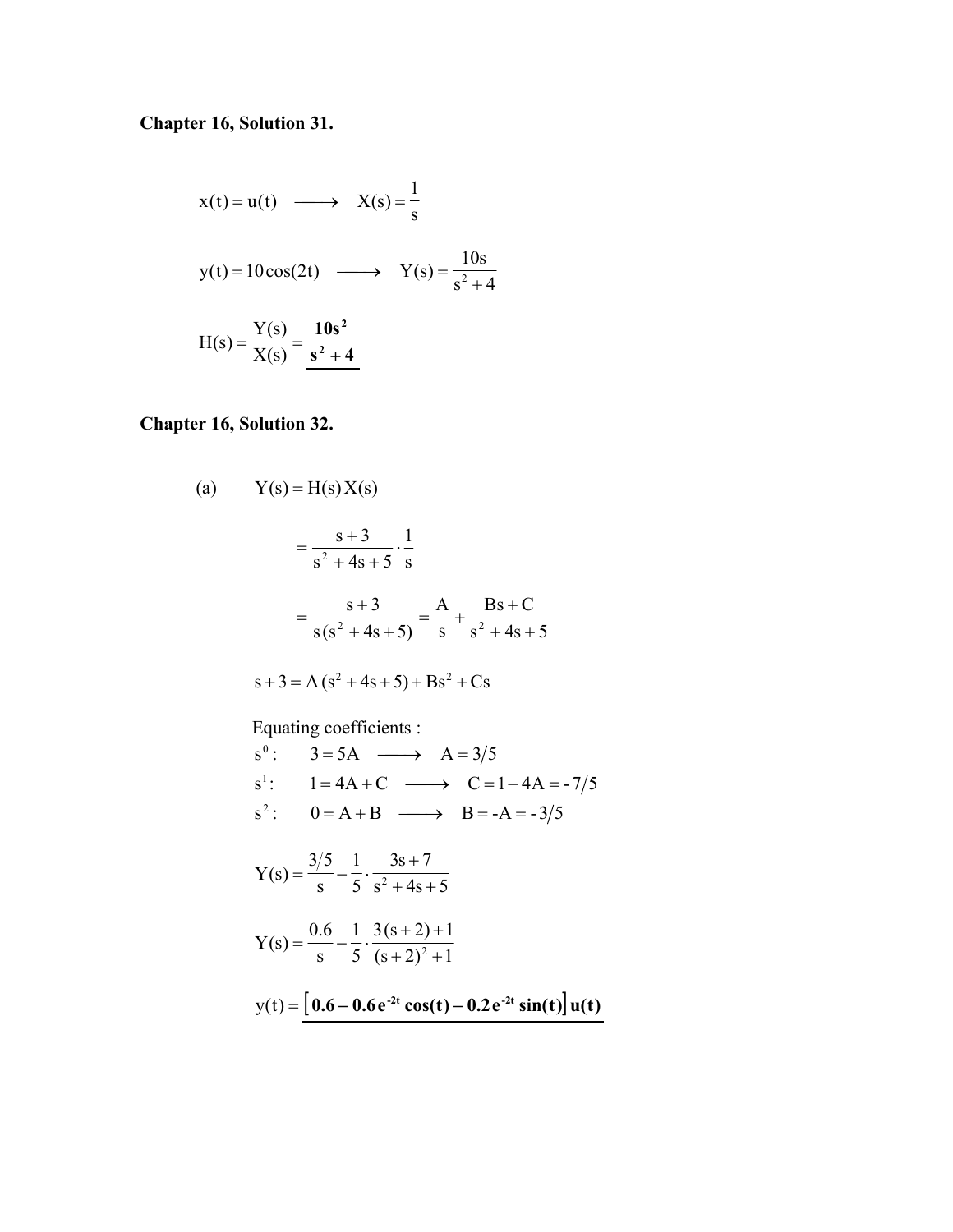(b) 
$$
x(t) = 6te^{-2t} \longrightarrow X(s) = \frac{6}{(s+2)^2}
$$

Y(s) = H(s) X(s) = 
$$
\frac{s+3}{s^2 + 4s + 5} \cdot \frac{6}{(s+2)^2}
$$

$$
Y(s) = \frac{6(s+3)}{(s+2)^2(s^2+4s+5)} = \frac{A}{s+2} + \frac{B}{(s+2)^2} + \frac{Cs+D}{s^2+4s+5}
$$

Equating coefficients :

$$
s3: 0 = A + C \longrightarrow C = -A
$$
 (1)

$$
s2: 0 = 6A + B + 4C + D = 2A + B + D
$$
 (2)

$$
s1: 6 = 13A + 4B + 4C + 4D = 9A + 4B + 4D
$$
 (3)

$$
s^{0}: \t18 = 10A + 5B + 4D = 2A + B \t(4)
$$

Solving (1), (2), (3), and (4) gives A = 6 , B = 6 , C = -6 , D = -18

$$
Y(s) = \frac{6}{s+2} + \frac{6}{(s+2)^2} - \frac{6s+18}{(s+2)^2+1}
$$

Y(s) = 
$$
\frac{6}{s+2} + \frac{6}{(s+2)^2} - \frac{6(s+2)}{(s+2)^2 + 1} - \frac{6}{(s+2)^2 + 1}
$$
  
y(t) =  $\frac{6}{s+2} + 6te^{-2t} - 6e^{-2t}\cos(t) - 6e^{-2t}\sin(t)\frac{du}{dt}$ 

**Chapter 16, Solution 33.** 

$$
H(s) = \frac{Y(s)}{X(s)}, \qquad X(s) = \frac{1}{s}
$$
  

$$
Y(s) = \frac{4}{s} + \frac{1}{2(s+3)} - \frac{2s}{(s+2)^2 + 16} - \frac{(3)(4)}{(s+2)^2 + 16}
$$
  

$$
H(s) = sY(s) = 4 + \frac{s}{2(s+3)} - \frac{2s^2}{s^2 + 4s + 20} - \frac{12s}{s^2 + 4s + 20}
$$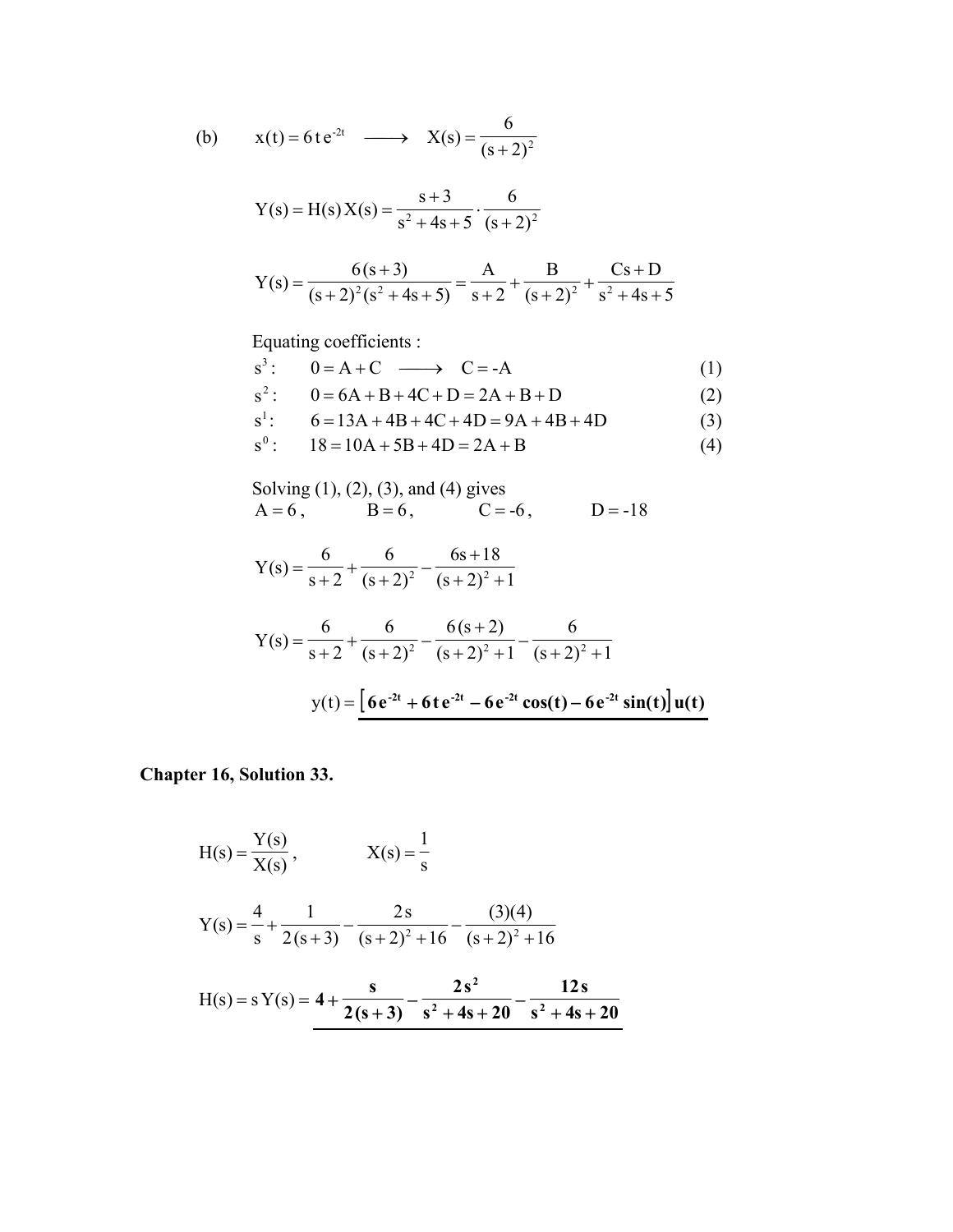## **Chapter 16, Solution 34.**

Consider the following circuit.



Using nodal analysis,

$$
\frac{V_s - V_o}{s + 2} = \frac{V_o}{4} + \frac{V_o}{10/s}
$$
  
\n
$$
V_s = (s + 2) \left( \frac{1}{s + 2} + \frac{1}{4} + \frac{s}{10} \right) V_o = \left( 1 + \frac{1}{4} (s + 2) + \frac{1}{10} (s^2 + 2s) \right) V_o
$$
  
\n
$$
V_s = \frac{1}{20} (2s^2 + 9s + 30) V_o
$$
  
\n
$$
\frac{V_o}{V_s} = \frac{20}{2s^2 + 9s + 30}
$$

#### **Chapter 16, Solution 35.**

Consider the following circuit.





$$
2I + I = \frac{V_1}{s+3}
$$
, where  $I = \frac{V_s - V_1}{2/s}$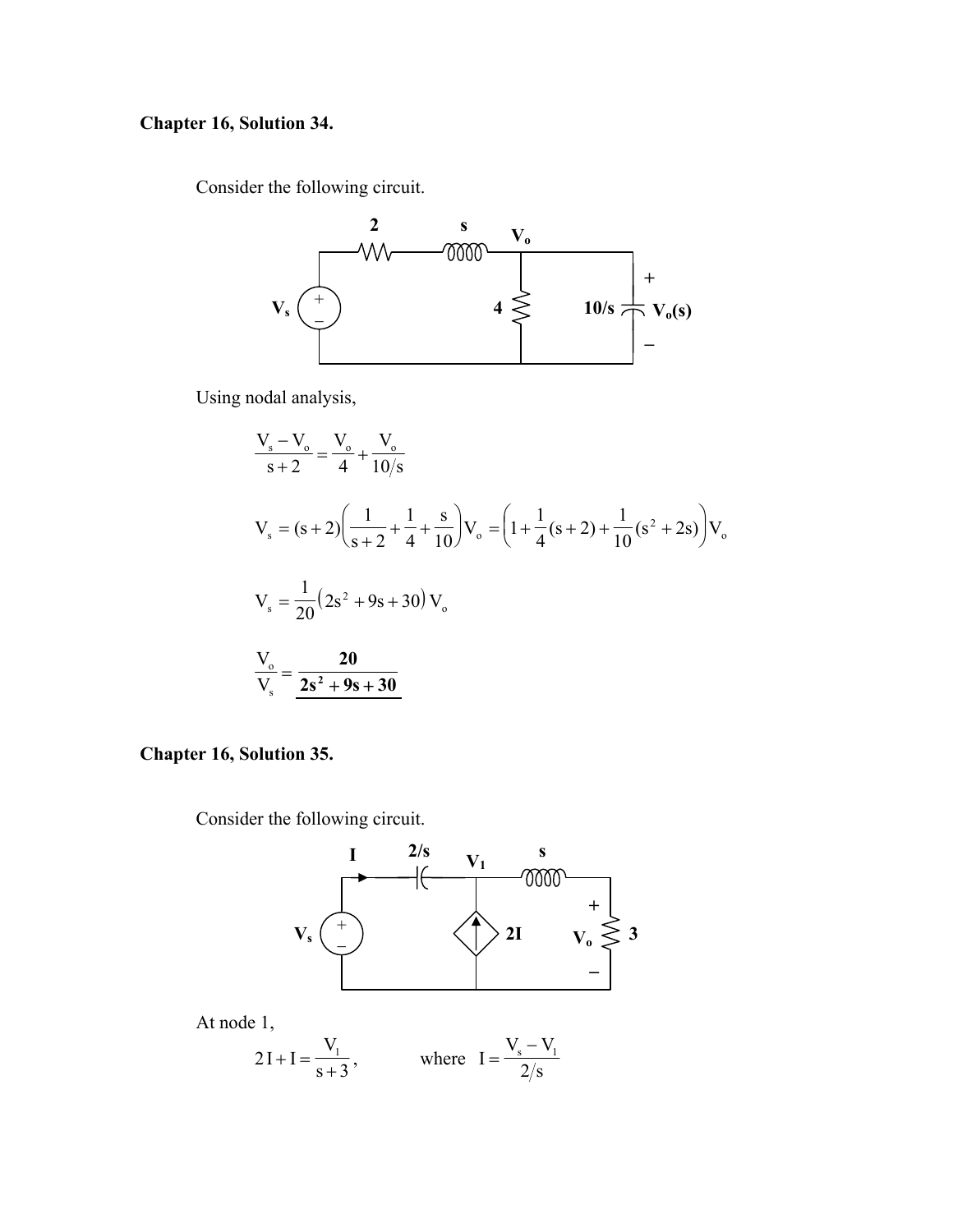$$
3 \cdot \frac{V_s - V_1}{2/s} = \frac{V_1}{s+3}
$$
  

$$
\frac{V_1}{s+3} = \frac{3s}{2} V_s - \frac{3s}{2} V_1
$$
  

$$
\left(\frac{1}{s+3} + \frac{3s}{2}\right) V_1 = \frac{3s}{2} V_s
$$
  

$$
V_1 = \frac{3s(s+3)}{3s^2 + 9s + 2} V_s
$$
  

$$
V_o = \frac{3}{s+3} V_1 = \frac{9s}{3s^2 + 9s + 2} V_s
$$
  

$$
H(s) = \frac{V_o}{V_s} = \frac{9s}{3s^2 + 9s + 2}
$$

# Chapter 16, Solution 36.

From the previous problem,

$$
3I = \frac{V_1}{s+3} = \frac{3s}{3s^2 + 9s + 2} V_s
$$
  
\n
$$
I = \frac{s}{3s^2 + 9s + 2} V_s
$$
  
\nBut 
$$
V_s = \frac{3s^2 + 9s + 2}{9s} V_o
$$
  
\n
$$
I = \frac{s}{3s^2 + 9s + 2} \cdot \frac{3s^2 + 9s + 2}{9s} V_o = \frac{V_o}{9}
$$
  
\n
$$
H(s) = \frac{V_o}{I} = \frac{9}{1}
$$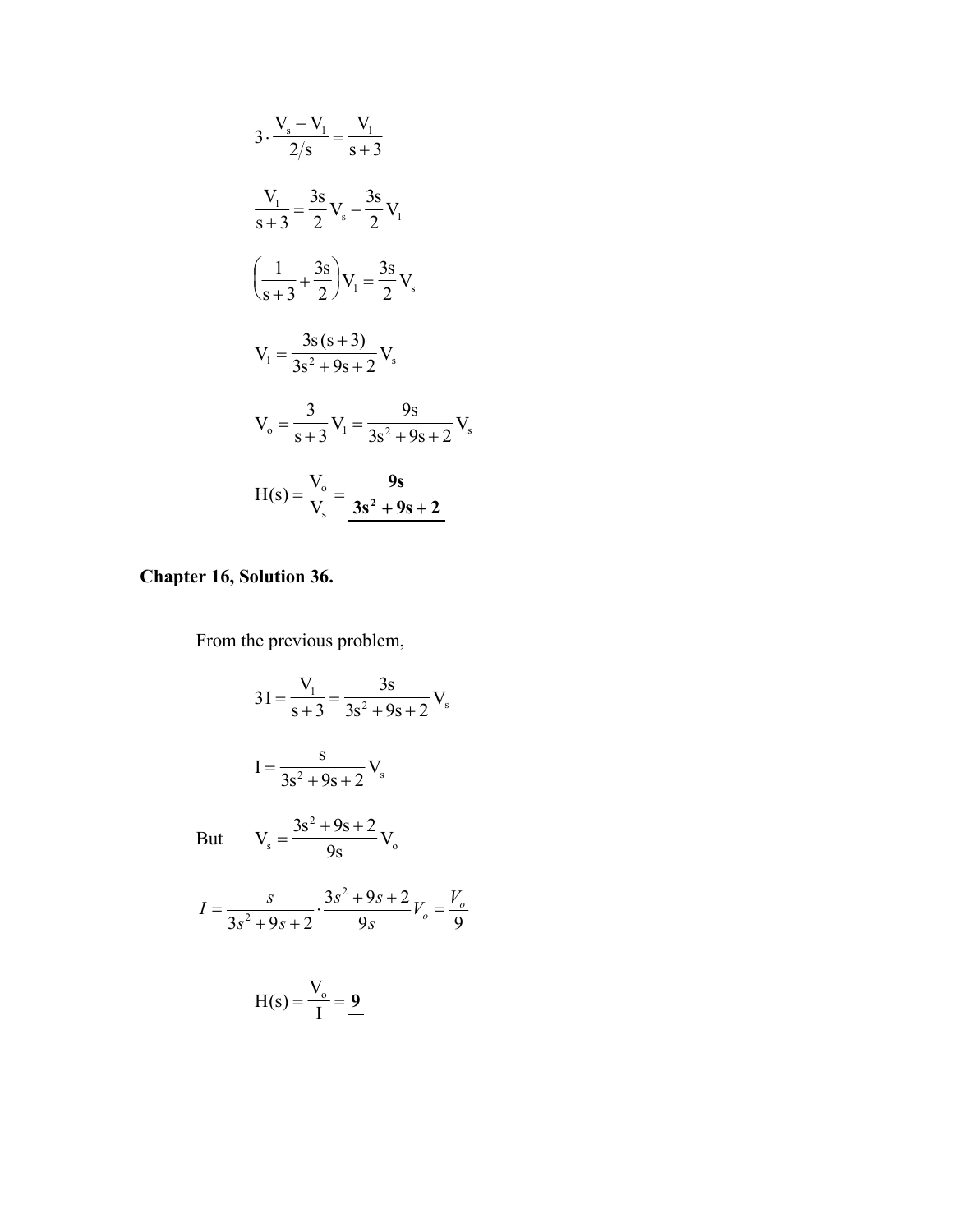#### **Chapter 16, Solution 37.**

Consider the circuit shown below.  $(a)$ 



For loop 1,

$$
V_s = \left(3 + \frac{2}{s}\right)I_1 - \frac{2}{s}I_2\tag{1}
$$

For loop 2,

$$
4V_x + \left(2s + \frac{2}{s}\right)I_2 - \frac{2}{s}I_1 = 0
$$

But,  $V_x = (I_1 - I_2) \left(\frac{2}{s}\right)$ 

So, 
$$
\frac{8}{s}(I_1 - I_2) + (2s + \frac{2}{s})I_2 - \frac{2}{s}I_1 = 0
$$
  

$$
0 = \frac{-6}{s}I_1 + (\frac{6}{s} - 2s)I_2
$$
(2)

In matrix form, (1) and (2) become<br>  $\begin{bmatrix} V_s \\ 0 \end{bmatrix} = \begin{bmatrix} 3+2/s & -2/s \\ -6/s & 6/s - 2s \end{bmatrix} \begin{bmatrix} I_1 \\ I_2 \end{bmatrix}$  $\Delta = \left(3 + \frac{2}{s}\right)\left(\frac{6}{s} - 2s\right) - \left(\frac{6}{s}\right)\left(\frac{2}{s}\right)$  $\Delta = \frac{18}{s} - 6s - 4$  $\Delta_1 = \left(\frac{6}{s} - 2s\right) V_s, \qquad \Delta_2 = \frac{6}{s} V_s$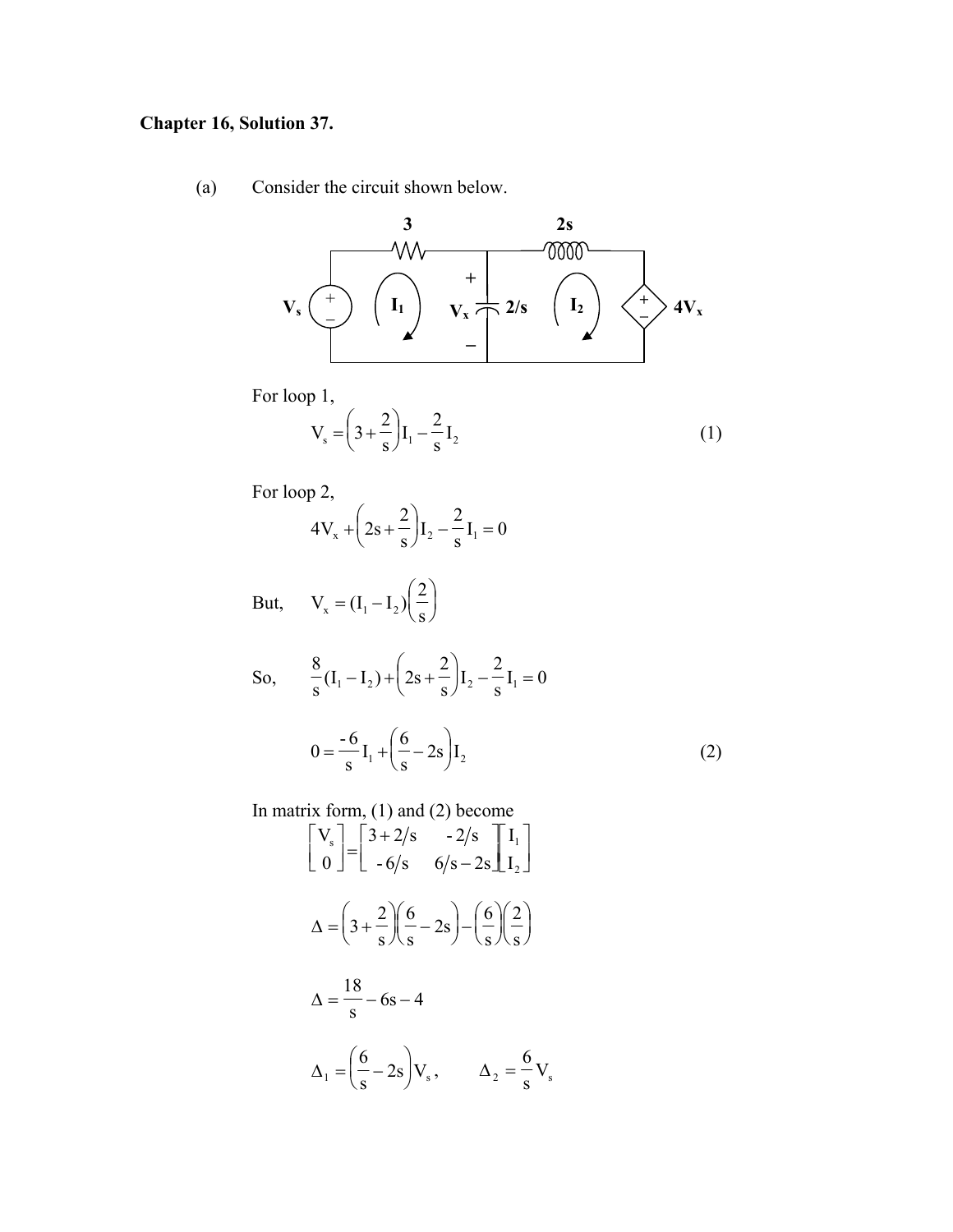$$
I_1 = \frac{\Delta_1}{\Delta} = \frac{(6/s - 2s)}{18/s - 4 - 6s} V_s
$$
  

$$
\frac{I_1}{V_s} = \frac{3/s - s}{9/s - 2 - 3} = \frac{s^2 - 3}{3s^2 + 2s - 9}
$$
  
(b) 
$$
I_2 = \frac{\Delta_2}{\Delta}
$$
  

$$
V_x = \frac{2}{s} (I_1 - I_2) = \frac{2}{s} \left( \frac{\Delta_1 - \Delta_2}{\Delta} \right)
$$
  

$$
V_x = \frac{2/s V_s (6/s - 2s - 6/s)}{\Delta} = \frac{-4V_s}{\Delta}
$$
  

$$
\frac{I_2}{V_x} = \frac{6/s V_s}{-4V_s} = \frac{-3}{2s}
$$

### **Chapter 16, Solution 38.**

(a) Consider the following circuit.



At node 1,

$$
\frac{V_s - V_l}{1} = s V_l + \frac{V_l - V_o}{s}
$$
  

$$
V_s = \left(1 + s + \frac{1}{s}\right) V_l - \frac{1}{s} V_o
$$
 (1)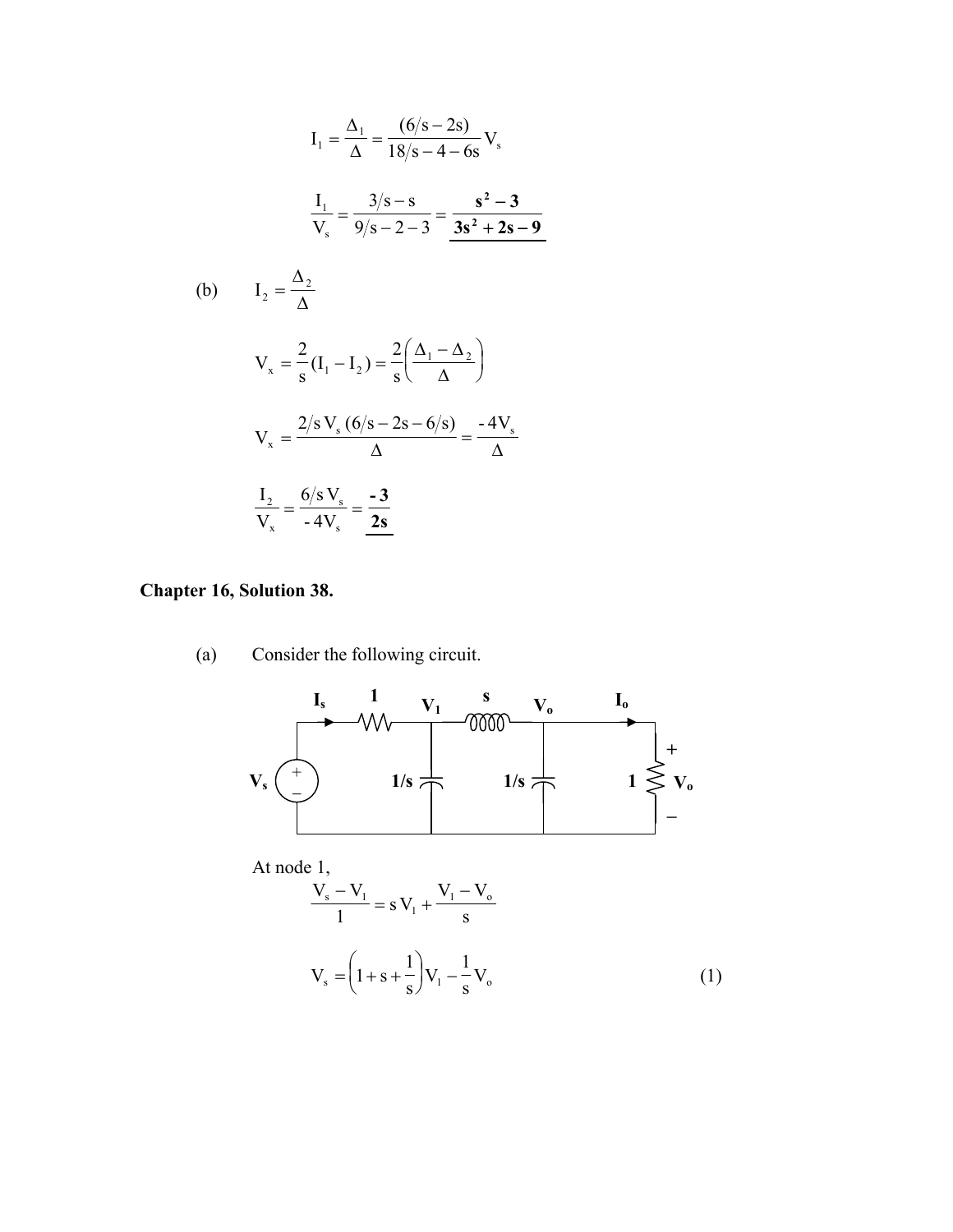At node o,  $\frac{1}{s}$  = sV<sub>o</sub> + V<sub>o</sub> = (s + 1)V<sub>o</sub> s  $\frac{V_1 - V_0}{V_0} = s V_0 + V_0 = (s +$  $V_1 = (s^2 + s + 1)V_0$  (2)

Substituting (2) into (1)  
\n
$$
V_s = (s+1+1/s)(s^2 + s+1)V_o - 1/s V_o
$$
\n
$$
V_s = (s^3 + 2s^2 + 3s + 2)V_o
$$
\n
$$
H_1(s) = \frac{V_o}{V_s} = \frac{1}{s^3 + 2s^2 + 3s + 2}
$$
\n(b) 
$$
I_s = V_s - V_1 = (s^3 + 2s^2 + 3s + 2)V_o - (s^2 + s + 1)V_o
$$
\n
$$
I_s = (s^3 + s^2 + 2s + 1)V_o
$$
\n
$$
H_2(s) = \frac{V_o}{I_s} = \frac{1}{s^3 + s^2 + 2s + 1}
$$
\n(c) 
$$
I_o = \frac{V_o}{1}
$$
\n
$$
V_o = V_o
$$

$$
H_3(s) = \frac{V_0}{I_s} = \frac{V_0}{I_s} = H_2(s) = \frac{1}{s^3 + s^2 + 2s + 1}
$$

(d). 
$$
H_4(s) = \frac{V_0}{V_s} = \frac{V_0}{V_s} = H_1(s) = \frac{1}{s^3 + 2s^2 + 3s + 2}
$$

#### **Chapter 16, Solution 39.**

Consider the circuit below.

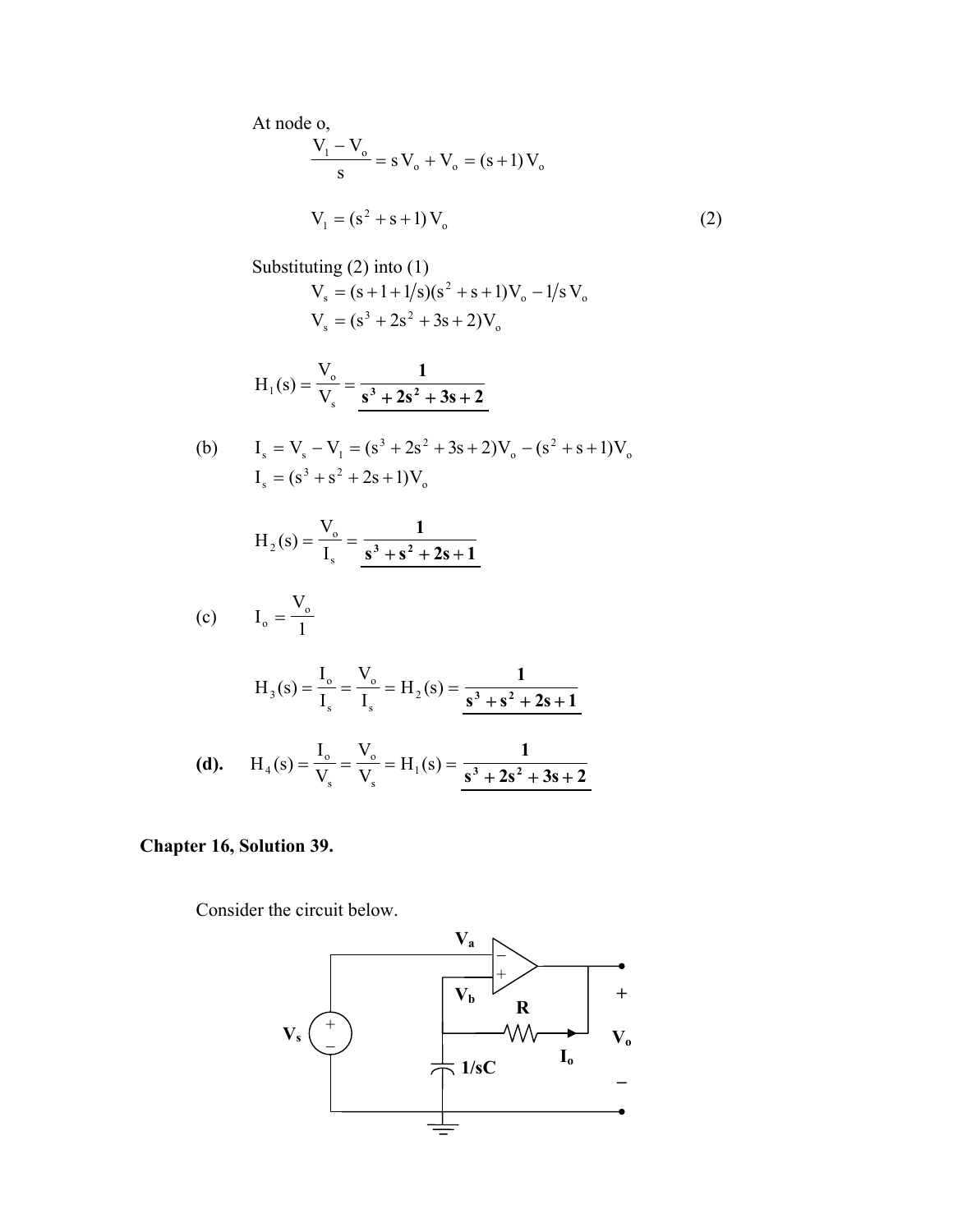Since no current enters the op amp,  $I_0$  flows through both R and C.

$$
V_o = -I_o \left(R + \frac{1}{sC}\right)
$$
  

$$
V_a = V_b = V_s = \frac{-I_o}{sC}
$$
  

$$
H(s) = \frac{V_o}{V_s} = \frac{R + 1/sC}{1/sC} = sRC + 1
$$

## **Chapter 16, Solution 40.**

(a) 
$$
H(s) = \frac{V_o}{V_s} = \frac{R}{R + sL} = \frac{R/L}{s + R/L}
$$
  
\n $h(t) = \frac{R}{L} e^{-Rt/L} u(t)$   
\n(b)  $v_s(t) = u(t) \longrightarrow V_s(s) = 1/s$   
\n $V_o = \frac{R/L}{s + R/L} V_s = \frac{R/L}{s(s + R/L)} = \frac{A}{s} + \frac{B}{s + R/L}$   
\n $A = 1, \qquad B = -1$   
\n $V_o = \frac{1}{s} - \frac{1}{s + R/L}$   
\n $v_o(t) = u(t) - e^{-Rt/L} u(t) = (1 - e^{-Rt/L}) u(t)$ 

# **Chapter 16, Solution 41.**

$$
Y(s) = H(s) X(s)
$$
  
h(t) = 2 e<sup>-t</sup> u(t)  $\longrightarrow$  H(s) =  $\frac{2}{s+1}$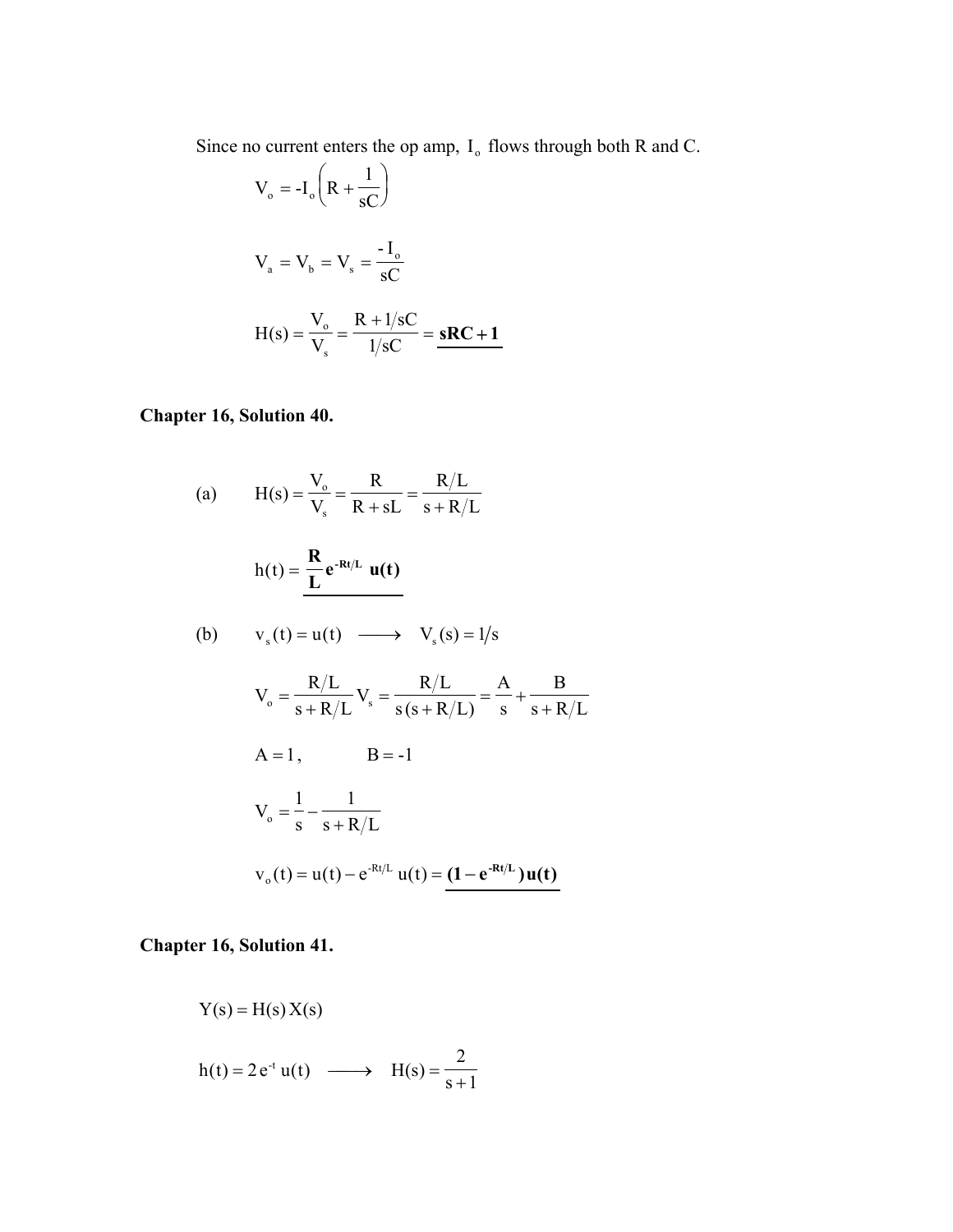$$
v_{i}(t) = 5u(t) \longrightarrow V_{i}(s) = X(s) = 5/s
$$
  
\n
$$
Y(s) = \frac{10}{s(s+1)} = \frac{A}{s} + \frac{B}{s+1}
$$
  
\n
$$
A = 10, \qquad B = -10
$$
  
\n
$$
Y(s) = \frac{10}{s} - \frac{10}{s+1}
$$
  
\n
$$
y(t) = 10(1 - e^{-t})u(t)
$$

#### **Chapter 16, Solution 42.**

$$
2s Y(s) + Y(s) = X(s)
$$
  
(2s + 1) Y(s) = X(s)  
H(s) =  $\frac{Y(s)}{X(s)} = \frac{1}{2s + 1} = \frac{1}{2(s + 1/2)}$   
h(t) = 0.5e<sup>-t/2</sup> u(t)

**Chapter 16, Solution 43.** 



First select the inductor current  $i<sub>L</sub>$  and the capacitor voltage  $v<sub>C</sub>$  to be the state variables.

Applying KVL we get:  $- u(t) + i + v_C + i' = 0; i = v_C'$